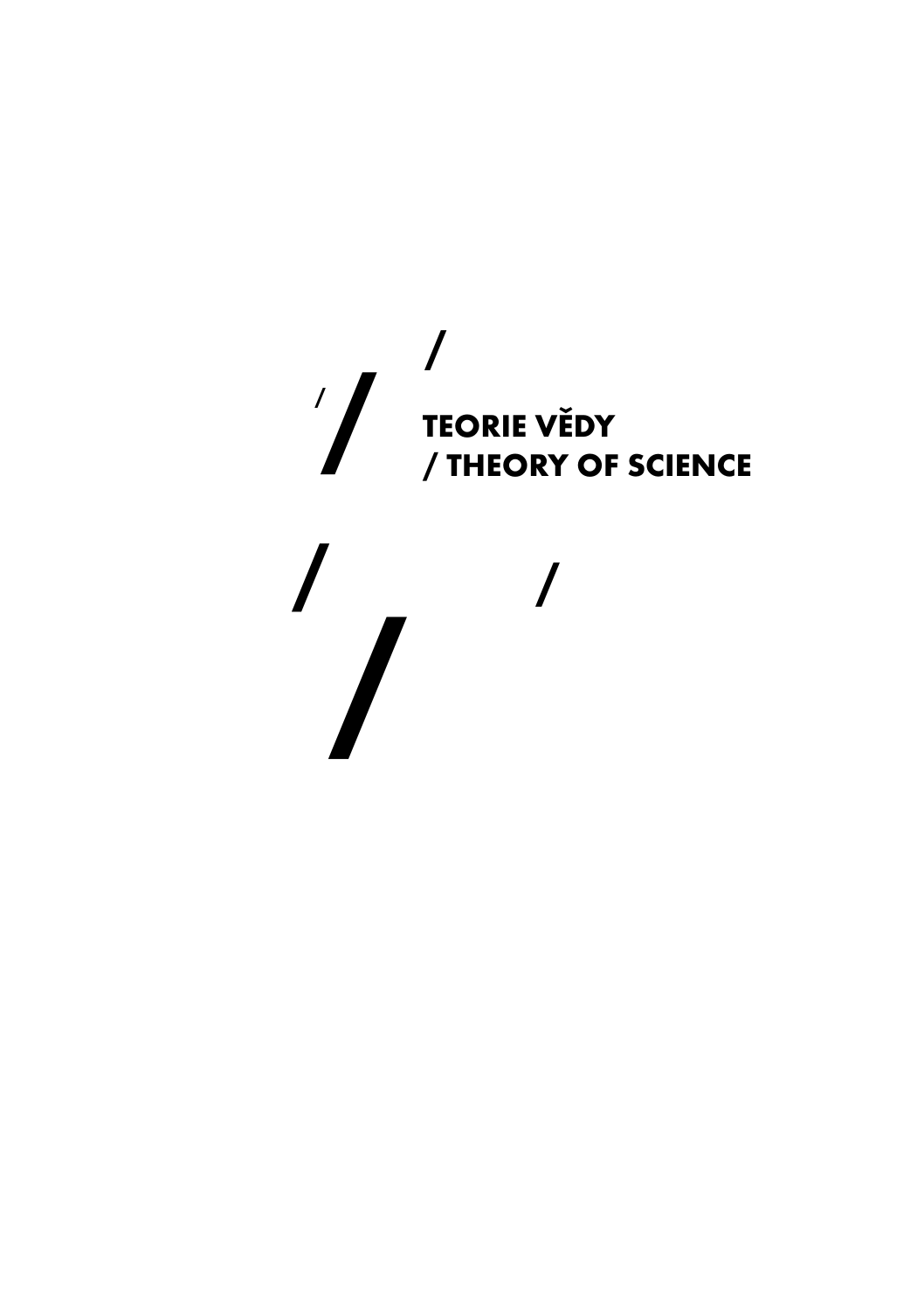# **THREE MEANINGS AND THREE ASSUMPTIONS OF RATIONALITY OF HUMAN ACTION**

#### **Vít Horák\***

#### *Abstract*

This text discusses the notion of rationality with respect to economics. First, it states the essential meanings of this notion and then goes on to the possibilities of rationality, which is a synonym for the effectiveness of human action. It distinguishes three types that may correspond to this meaning, where each type is unique and independent of the other two. In the end, it relates the presented typology to the work of Ludwig von Mises. His radical approach provides for good instruction of the sides of economic thought that I want to call attention to. Economics as a deductive science is interested in very strong assumptions about human action, and ambiguities about the notion of rationality provide for rhetorical tactics that can justify it. Elucidation of the notion and the presented typology of the meanings and assumptions of ra tionality should contribute to the revelation of these tactics.

**Keywords:** rationality; teleology; rhetoric of economics; Ludwig von Mises

\* Contact: Vít Horák, Department of Sociology, Celetná 20, 116 42 Prague 1, Czech Republic (v.horak@seznam.cz).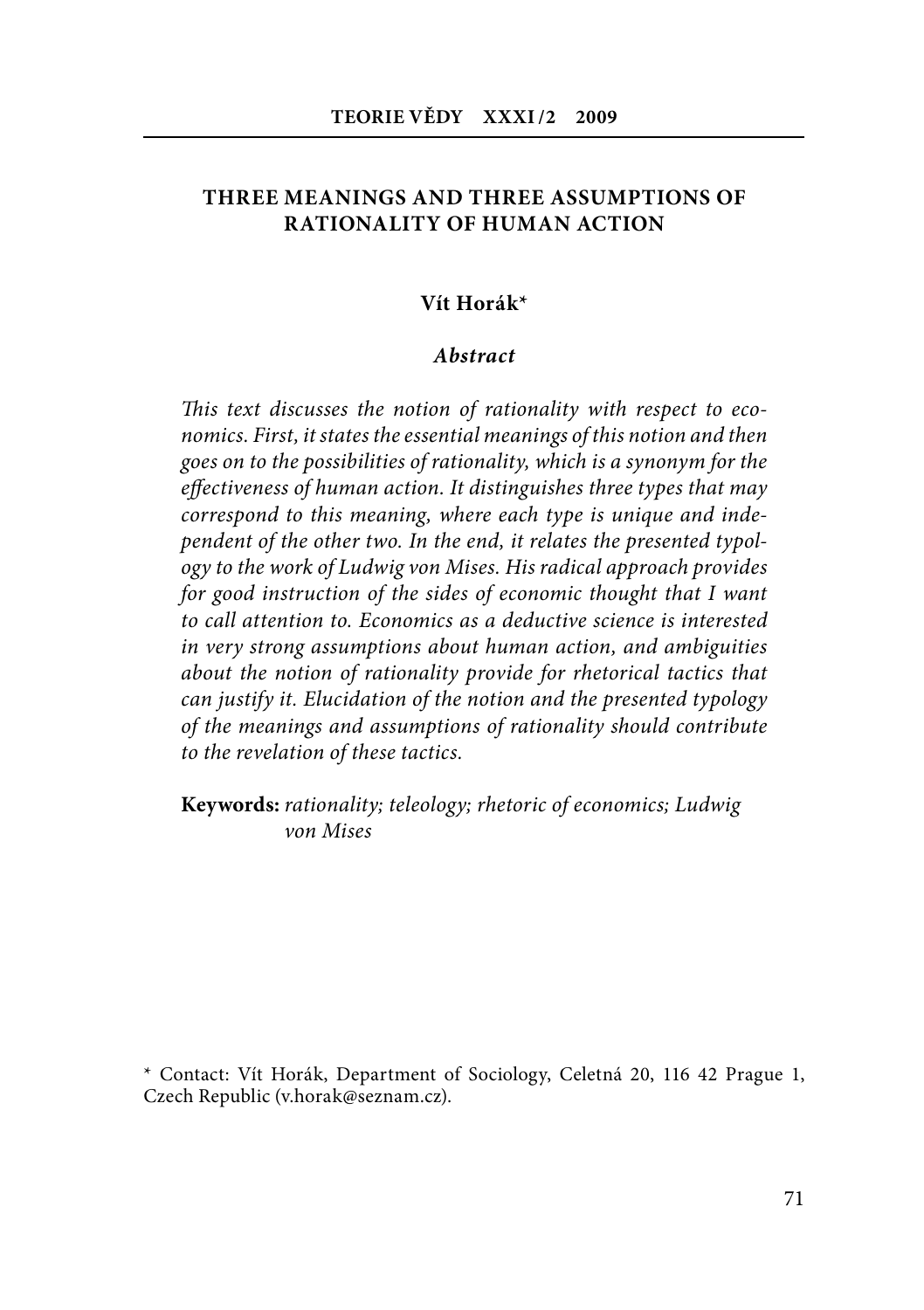## **1. Introduction**

Economics and rationality are very much related terms. Economics, more than any other social science, adopted rational mathematical means, and that was possible only because it assumed actors that are suited for such apparatus, i. e. rational actors. However, it is far from clear how this assumption alters reality, how it matters for the plausibility of the results of the theory, and even what notion of rationality economics uses. When Herbert Simon explained to us that we cannot count on the unlimited analytical capabilities of human individuals, it seemed that the switch was moved to a brand new direction. Nevertheless, mainstream economics was affected only slightly and the gap between its understanding of the actor and the understanding of the remaining social sciences has remained wide. The problem is that the notion of rationality is extremely equivocal and, even though Simon's argument was sound, economists persuaded themselves that it is not in their way. This is not completely true, but I'd like to show that to some extent it is, because Simon's criticism does not affect all of the rationality assumptions that economists use. In such a situation, it is not so important to ask whether we assume too much or too little of rationality as to discuss the very meaning of the notion. This text follows this insight and tries to distinguish among the contents of the notion of rationality so that it will encompass the essential understanding of rationality in economics.

The concrete impulse for the unrest over the Simonian argument of rationality is its inability to account for the fundaments of consumer choice in neoclassical microeconomics and also its irrelevance to the whole of Austrian economics. I've always thought that Austrian economics was built upon very strong rationality assumptions. It is, nevertheless, believed to be untouched by Simon's criticism of the concept of human rationality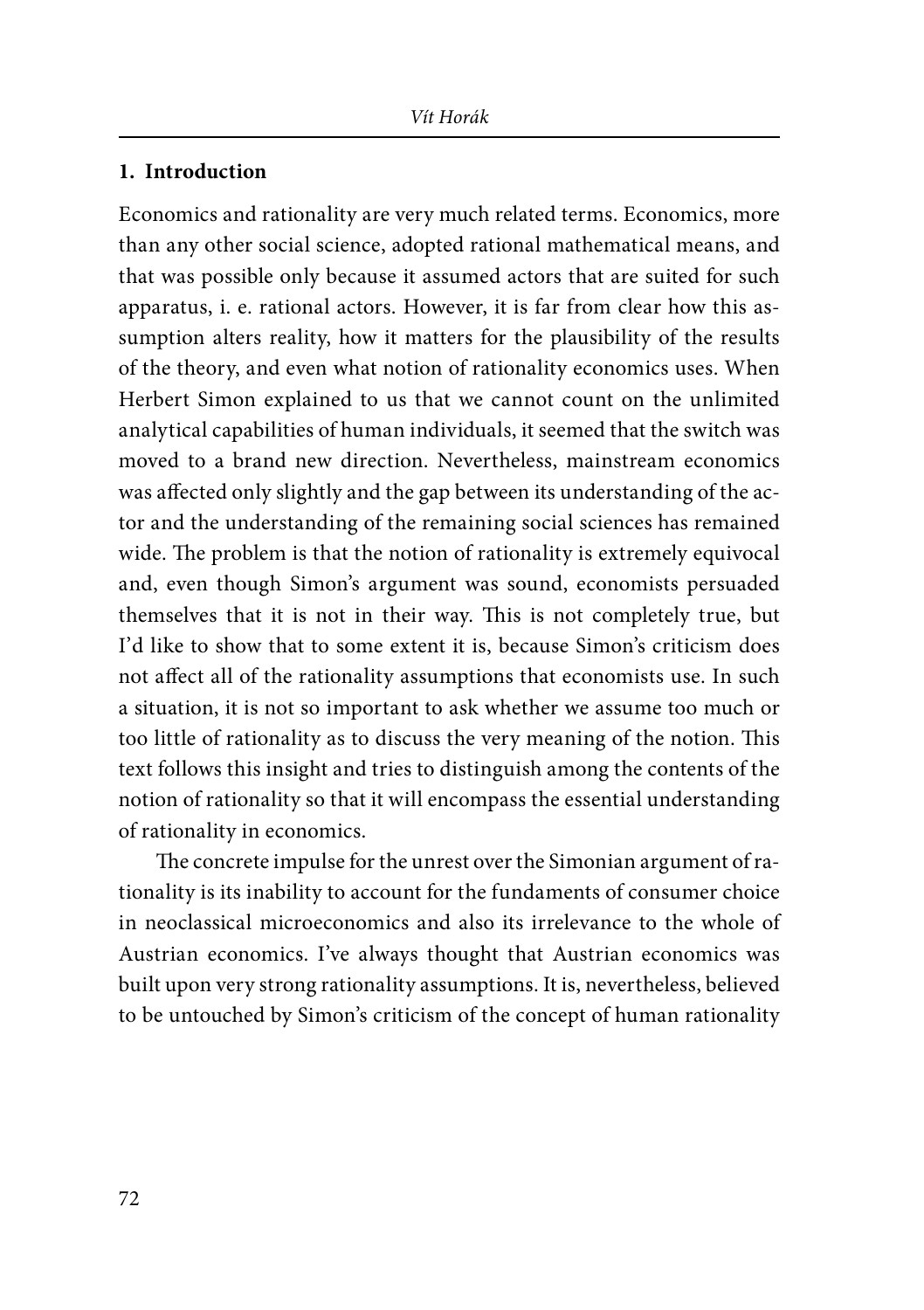in economics.<sup>1</sup> This is also one reason why this text dedicates attention to the works of Ludwig von Mises. The second reason is that his strict and in a way one-sided approach provides for a clear description of the treatment of the notion of rationality I want to address.

Any notoriously unclear notion suffers from rhetorical exploitation and arbitrary shifts in meaning. Notably, these twists and shifts were already analyzed in the case of rationality. Lagueux pointed out a different meaning of rationality in classical and neoclassical economics.2 Denis and Laville showed how rhetorical tactics are used to dodge the critique of the implausible elements of theories that are related to strong assumptions about rationality.<sup>3</sup> This text wants to join this discussion and examine the rhetoric on the notion of rationality as well.

Before moving on, I have to make one more comment regarding my methodology: The approach used in this text generally refers to *problem* instead of to *choice*,<sup>4</sup> which is more usual for an economics discourse. *Prob*lem is a more general notion and does not provide the possibility of time misconception. Choice could easily appear as instant or timeless, but this appearance is deceptive because in reality even a choice requires time to be committed. It is ambiguous to treat "knowing how to do" and "knowing how to choose" as very different things.<sup>5</sup>

<sup>&</sup>lt;sup>1</sup> Some authors explicitly claim that bounded rationality is in accordance with Austrian theory; see e.g. Roger KOPPL, "Austrian Economics at the Cutting Edge." Review of Austrian Economics, vol. 19, 2006, no. 4, p. 234.

<sup>&</sup>lt;sup>2</sup> Maurice LAGUEUX, "The Forgotten Role of the Rationality Principle in Economics." Journal of Economic Methodology, vol. 11, 2004, no. 1, pp. 31–51.

<sup>3</sup> Andy DENIS*,* "Two Rhetorical Strategies of Laissez-faire.**"** Journal of Economic Methodology, vol. 11, 2004, no. 3, pp. 341–357; and Frédéric LAVILLE, "Should We Abandon Optimization theory? The need for bounded rationality." Journal of Economic Methodology, vol. 7, 2004, no. 3, pp. 395–426.

<sup>&</sup>lt;sup>4</sup> So that human action is something that solves problems rather than something that chooses.

<sup>&</sup>lt;sup>5</sup> Richard NELSON – Sidney WINTER, An Evolutionary Theory of Economic Change. Cambridge, MA: Belknap Press of Harvard University Press 1982, p. 52.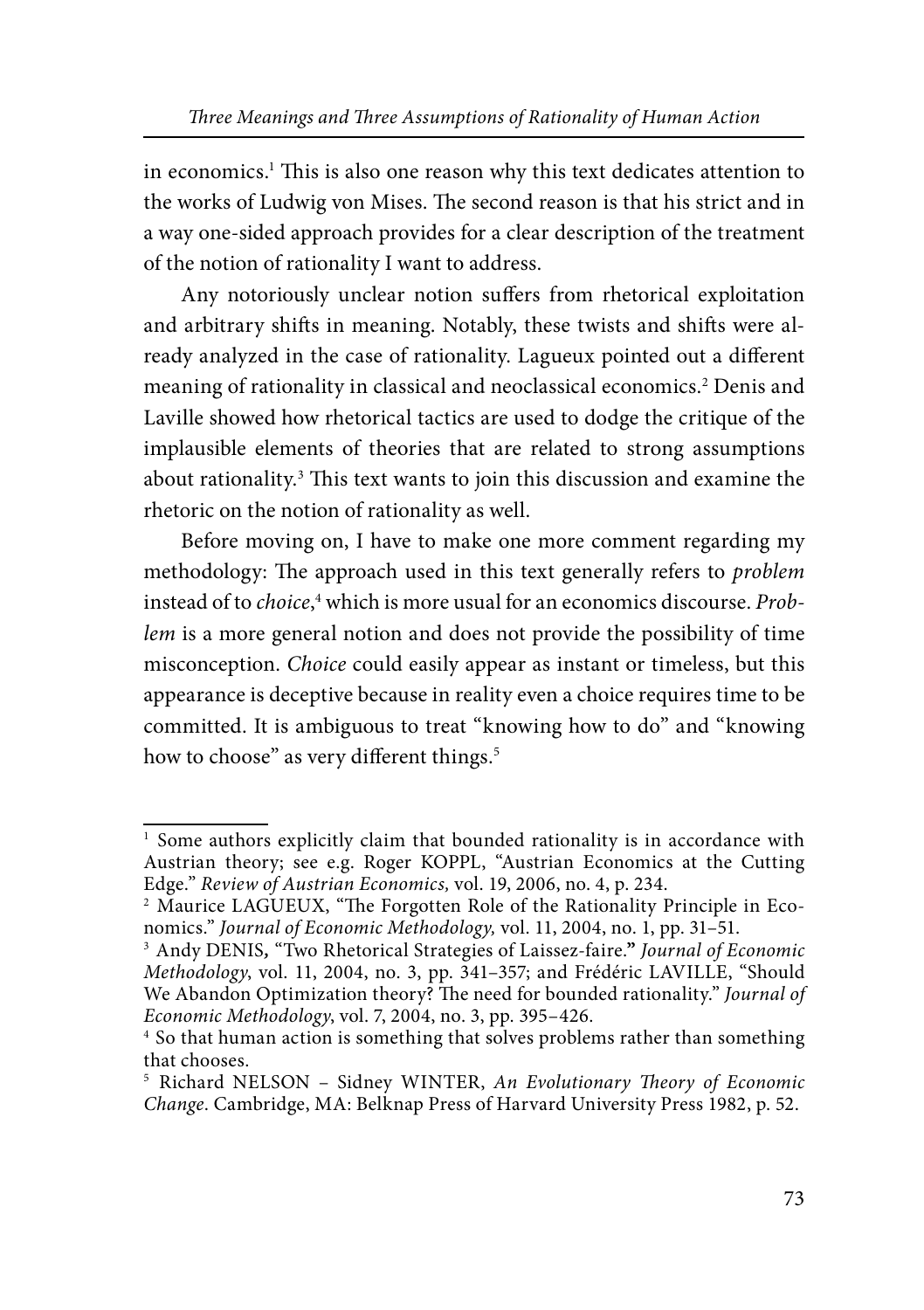## **2. Th ree meanings of rationality**

The very basic problem of the ambiguity of a scientific term is its detachment from its everyday use. Hardly ever are these two spheres of meaning distinguished between and often this is a natural source of rhetorical utilization. Hence, it seems to me that it is essential to take into account the common meaning of the term and analyze its relation to the rhetoric of science.

In economics, the meaning of "rationality" and "rational" is tied to effectiveness. To be able to develop a theory about social phenomena it is essential to know how individuals would be effective in solving problems. However, the meaning of the term in everyday language is broader.

I want to address three essential meanings of rationality.6

- To act consciously with the use of reason, and not be driven by emotions, instincts or habits.
- To proceed in the optimal way in the solution of a problem.
- To act reasonably, wisely and with regard to the broader scope.

I am convinced that the presence of these three meanings in one term is a source of a great deal of misunderstanding.

One crucial problem is the fact that the first meaning is a description of the means of acting while the latter two relate to performance. This brings the tendency to interconnect effectiveness and the conduct of reason, which is an arbitrary connection that cannot be taken as fact. There can well be routines, traditions or even emotions that in certain situations serve better than the deliberation of reason.

The mismatch of the second and third meanings is another major source of problems. If we don't distinguish between these meanings,

<sup>6</sup> A similar distinction can be found in Richard RORTY, Truth and Progress. Cambridge: Cambridge University Press 1998.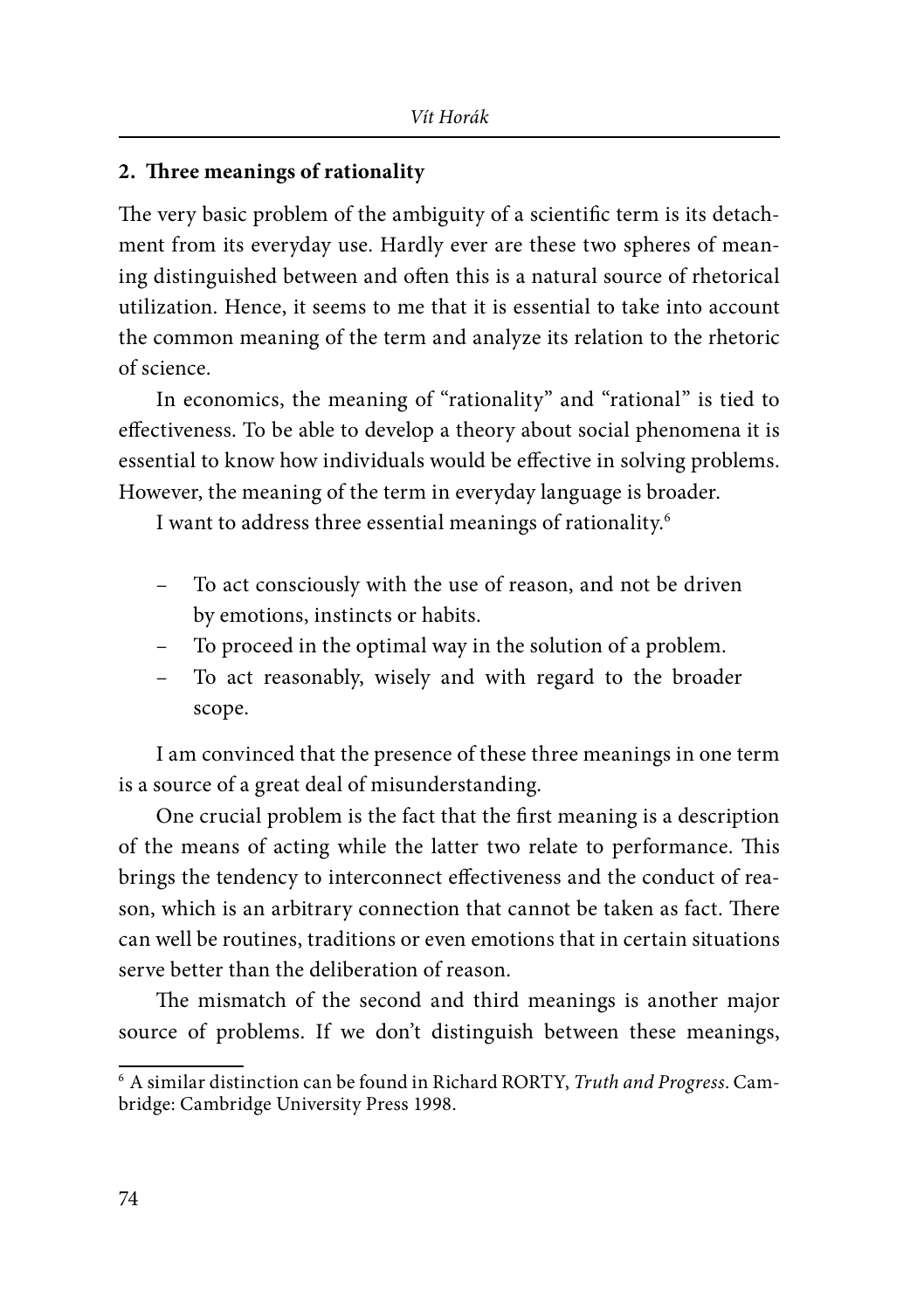effectiveness in solving a particular problem is taken as automatically beneficial. The presence of these two meanings on the same shelf of "rationality" supports the illusion that our wisdom is derived from our success no matter what we succeed in.

# **3. Ontological and methodological claims**

The first meaning of rationality mentioned above contains a characteristic that differs from the other two. When we say that action is guided purely by our reason  $-$  that people think to act  $-$  we inevitably very specifically describe the actors. It is an ontological claim. Whereas if we just say that people pursue goals<sup>7</sup> it supposes only certain moving power that pushes the living being forward. It does not say what form this moving power takes and therefore does not give a clue about its performance. In comparison with the former, it is only a methodological claim.

Methodological claims only consider the means of how to approach a problem that shouldn't influence the belief of its actual character. They also don't exclude their alternatives, because there can be more than one suitable means of how to approach a certain problem. Ontological claims are, on the other hand, definite conclusions about the objects of enquiry that are rivalrous per se. Both types can be used as a theoretical assumption, but methodological claims are generally weaker, and also much less controversial, because they don't have an ambition to tell a piece of objective truth.

With a little simplification it can be said that the critics of economics consider its assumptions rather ontological and therefore unrealistic, whereas the defenders think that the assumption of rationality is only one way of how to look at a problem that doesn't limit the extent of human action<sup>8</sup>.

 $7$  This is a framework in which I will place the two latter meanings.

<sup>&</sup>lt;sup>8</sup> We can see Simon's allegation and Friedman's defense of economics through this perspective. See Herbert SIMON, "Rationality as process and as product of thought." American Economic Review, vol. 68, 1978, no. 2, pp. 1–16; and Milton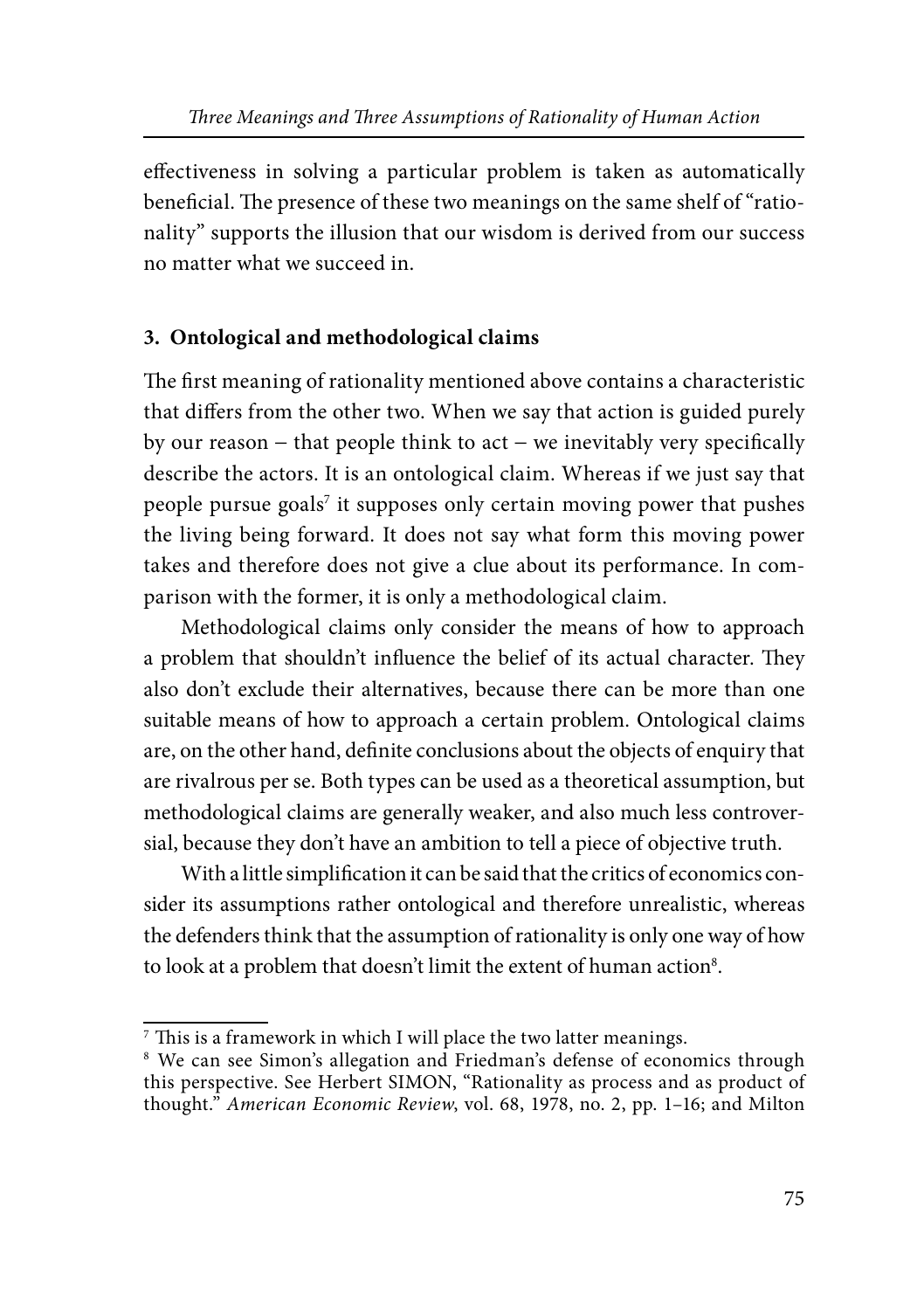One reason why ontological and methodological claims are so mixed in the case of rationality is the ambiguity of its meaning. Whenever rationality is mentioned, it generally has a tinge of all three of them. It connects endeavor after a purpose with rational conduct as well as with universal adequacy. It is, for instance, as if it wouldn't be possible to act "through" reason and fail or, on the other hand, act effectively "through" the habit of affection

We can draw the problem nearer by contrasting Weber's ideal types of action and the purely teleological perspective developed by Czech economist Karel Engliš. Weber's four types of action − purposeful-rational, value-rational, affective and traditional – are genuinely ontological. They signify four types of how humans can act. There is no hierarchy among them and they are not comparable. For instance, value-rational action is irrational from the purposeful-rational perspective and vice versa.<sup>9</sup> To impose an assumption that an action is by itself purposeful-rational in this sense is a drastic reduction of human existence. It is neither just a simplification nor an idealization of action as such, because the other three types are not worse options of purposeful-rational action; they are something generically different.

Rationality in this sense is something intuitively familiar to us. It is the conscious conduct we operate under in daily life and we feel what is easy for it and what is not. Later in the text I want to show that this is often unfortunate because it silently creates an image of a causal nexus in problem solving.

Teleology works with "purposes" as well as with "rationality", but here it means something different. Finality, the principle of teleology, is only a way of looking at things that does not in any way describe the object

FRIEDMAN, "The Methodology of Positive Economics." In: Essays in Positive Economics. Chicago: University of Chicago Press 1953, pp. 3–43.

<sup>9</sup> Max WEBER, Economy and Society. New York: Bedminster Press 1968, p. 26.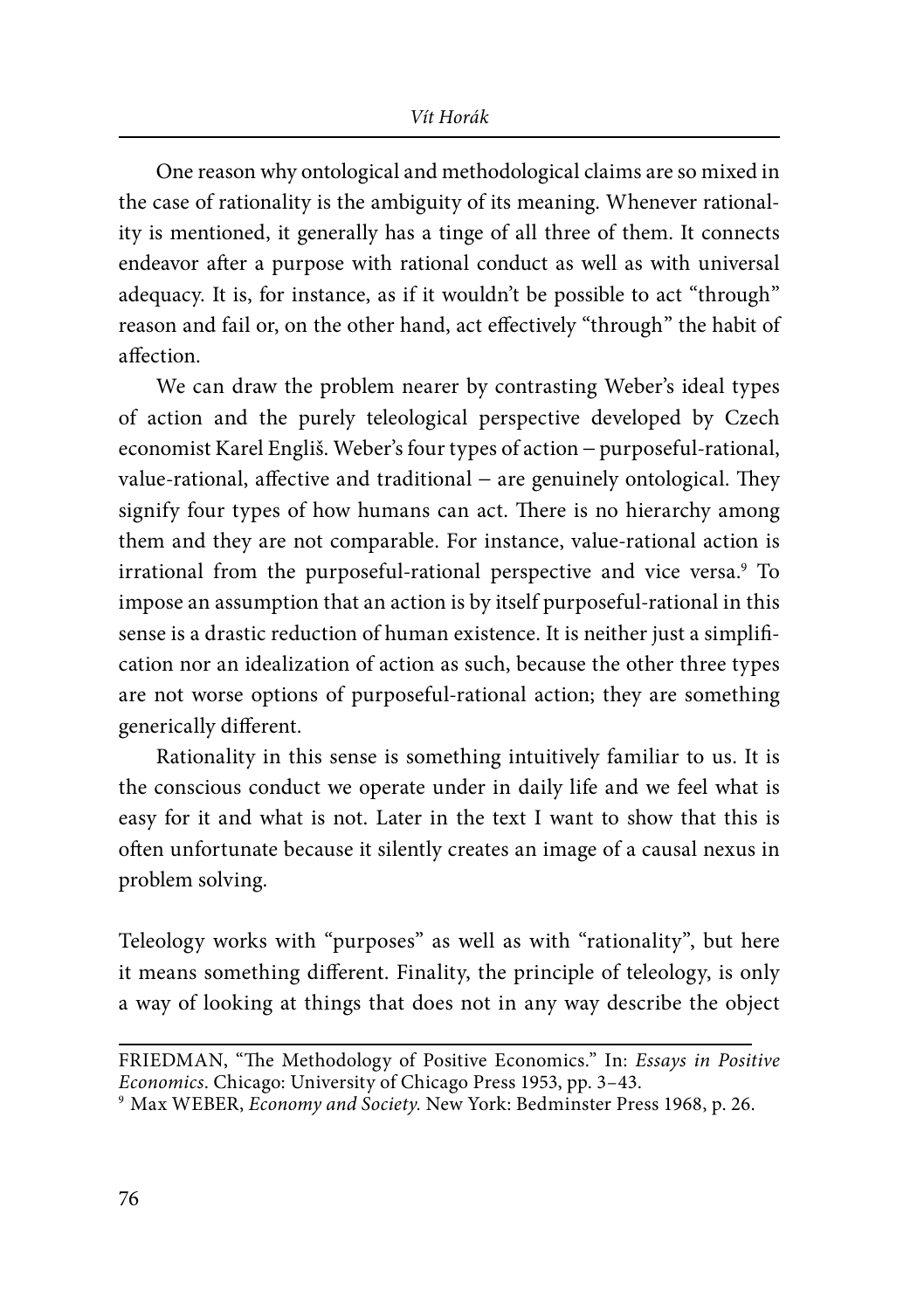it conceives.10 It is not a claim describing people as consciously seeking goals, but is only a perspective through which we look at individuals. It is the perspective of the one that looks, not a description of an individual character that is looked at. For this reason it can well be used as a means of conceiving any object (even a holistic entity such as government). Government of course is not a being of reason or consciousness, but there is no reason why we couldn't look at it as it pursues its goals.

The problem is that when we use rationality with respect to the teleological way of looking at acting individuals, it coincides with Weber's type of purposeful rationality, which is something totally different. Economics is said to be based on teleology, but there is often much more that is added to the mix. Notably, the teleological concept can be used in many possible ways, but in economics the mixture with purposeful-rational behavior as in Weber's typology makes it fixed to only very specific conscious purposefulness.

# **4. Rationality as effectiveness – three assumptions of rationality**

Let's now forget the previous meanings and start anew from the point of view of social science's need which is centered around the question of the effectiveness of human action. Let's first outline the essential rationality assump tions of economics, i. e. the assumptions of rationality understood as effectiveness

If we are to verbalize the most common objection towards assumption of rationality in economics it would be that economics supposes computing abilities and knowledge that always lead agents to the optimal solution of a submitted problem. This assumption is essentially what criticized Herbert Simon, who argued that people possess only imperfect cognitive

<sup>&</sup>lt;sup>10</sup> Karel ENGLIŠ, Teleologie jako forma vědeckého poznání. (Teleology as a Form of Scientific Understanding). Praha: F. Topič 1930, p. 28.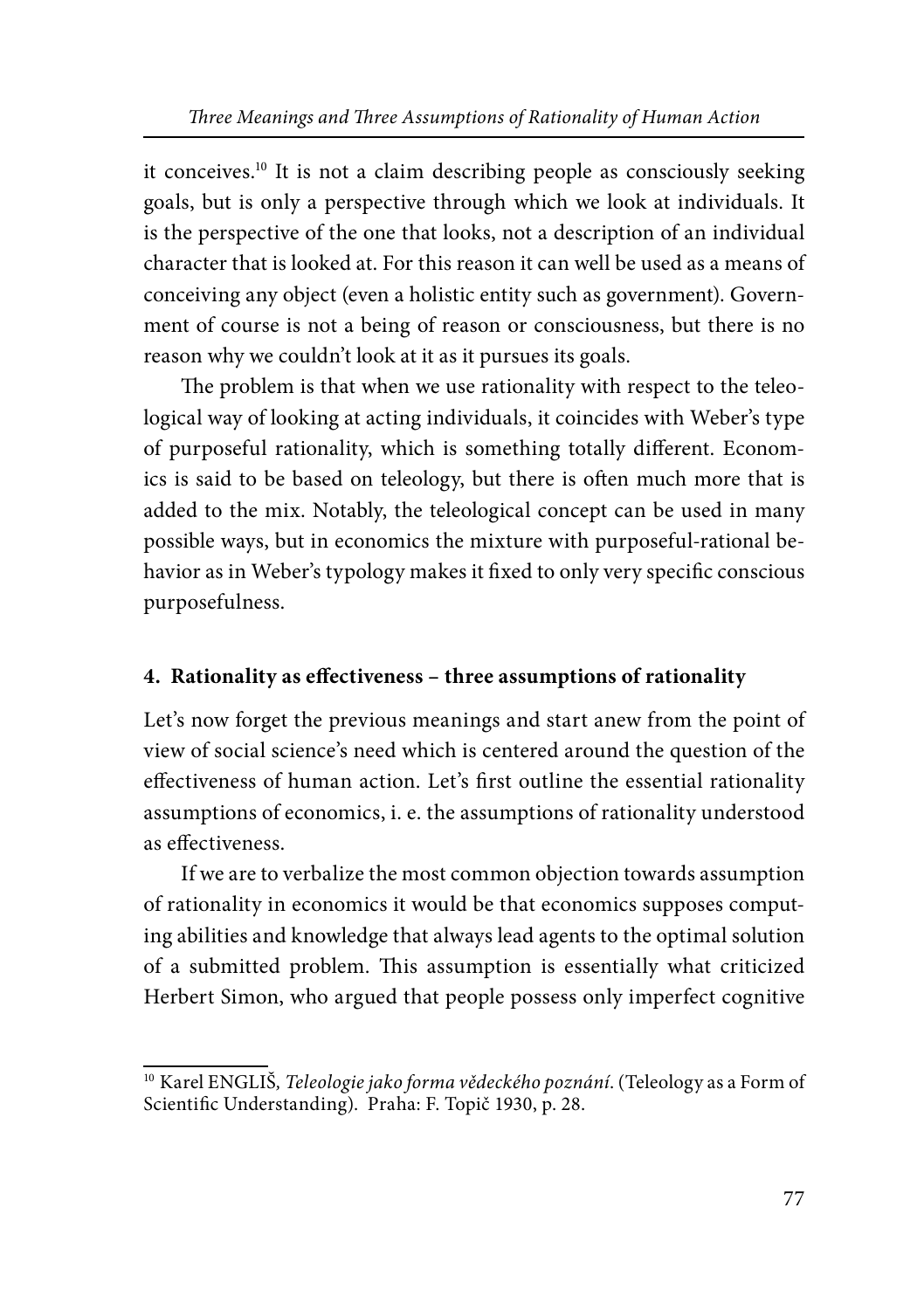abilities that compel them to use various rules of thumb that lead to suboptimal solutions.11

However, we should not miss the fact that this assumption is distinct from another significant component of economics' way of looking at acting individuals. It claims that agents behave in the best possible way considering their well-being: "The analysis assumes that individuals maximize welfare as they conceive it"<sup>12</sup>. It is an assumption directed primarily towards the individual, not to the problem he operates in. Among the critics of this assumption, I would like to call attention to Vanberg.<sup>13</sup>,<sup>14</sup>

We have to distinguish between these two because there is no assurance of their coincidence. An agent can perform in an inferior way in solving a problem and it can still be the best possible response under the given circumstances, but also, reaching the optimal solution may not be the best action considering the agent's preferences, because he may prefer the product of solving completely different problems.

The former assumption works with problems as outer systems that have their own logic that is independent of the individual. On the contrary, the second mentioned assumption about rationality cannot be connected to any particular "visible" problem, because it is based on the ability to choose the best problem to solve. In other words, it assumes

<sup>&</sup>lt;sup>11</sup> Herbert SIMON, "Theories of Decision-Making in Economics and Behavioral Science." The American Economic Review, vol. 49, 1959, no. 3, pp. 253-283. For summarization of the bounded rationality issue, see John CONLISK, "Why Bounded Rationality?". Journal of Economic Literature, vol. 34, 1996, no. 2, pp. 669–700. Another source of relevant findings about human performance in various types of problems is experimental psychology (for summarization of this approach see Eldar SHAFIR – Robin LEBOEUF, "Rationality." Annual Review of Psychology, vol. 53, 2002, pp. 491–517.

 $12$  Gary BECKER, The Economic Way of Looking at Life. Nobel Lecture 1992, p. 1. <sup>13</sup> Viktor VANBERG, "The Rationality Postulate in Economics: Its Ambiguity, its Deficiency and its Evolutionary Alternative." Journal of Economic Methodology, vol. 11, 2004, no. 1, pp. 1–29.

<sup>14</sup> Both assumptions are present in both neoclassical and Austrian economics, but neoclassical economics stresses the former while Austrian economics the latter.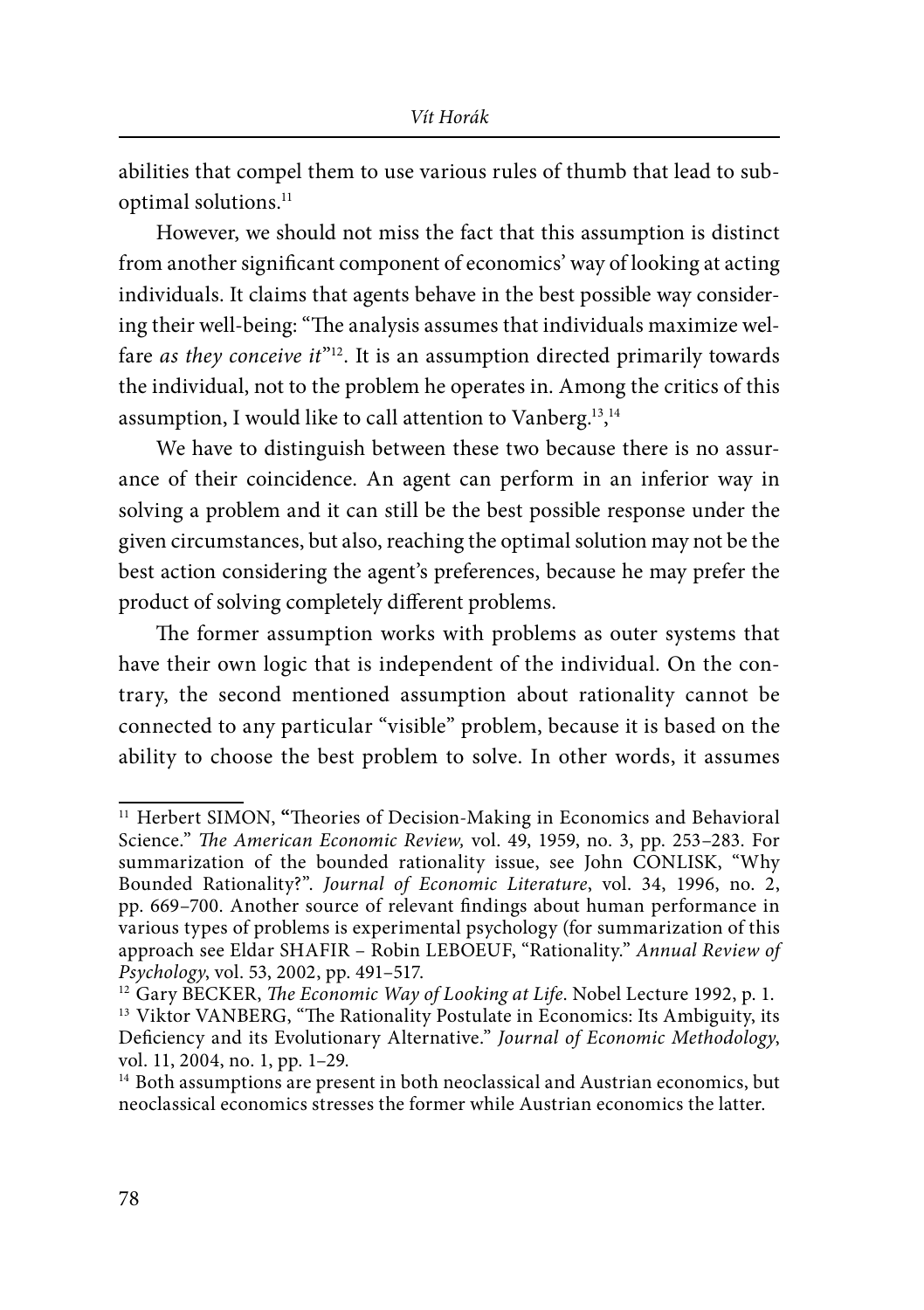optimal solving of the overall situation of the actor that need not be apparent in any concrete problem that is registered by the scientist. The actor may not solve the problem the scientist wants to explain or he may dedicate only inferior attention to it. If we'd want to say that this assumption grants success in solving problems, it would mean the problems of action as such and not any particular problem that is regarded by the previous assumption.

For example, when dealing with the problem of inflation, economists assume that people accurately estimate the purchasing power of their money, i. e. solve a clearly defined problem that exists apart from the individual. If they would just assume that people are solving problems based on their preferences (unknown to economists, hence possibly not connected to inflation), it would be insufficient for the needs of the theory. On the other hand, the assumption about human ability to estimate purchasing power need not to imply that people act well according to their preferences.

The first mentioned assumption about rationality assumes the motivation of the actor to take part in the solving of the problem while for the second the motivation is a determining factor.

Let's sketch these findings by distinguishing three types of rationality. The first two correspond to the two rationality assumptions just discussed and the third is their counterpart that expresses a view of rationality without any of the previous characteristics. Subsequently, I'd like to explore the types of problems that are connected with these rationality types.

- rationality<sup>I</sup> (perfect a priori) A general property of human action warranting conformity with all preferences, i. e. the best possible response to a given situation according to the actor's well-being.
- rationality<sup>II</sup> (perfect intersubjective) Certainty in reaching the solution to an intersubjectively defined problem (or sort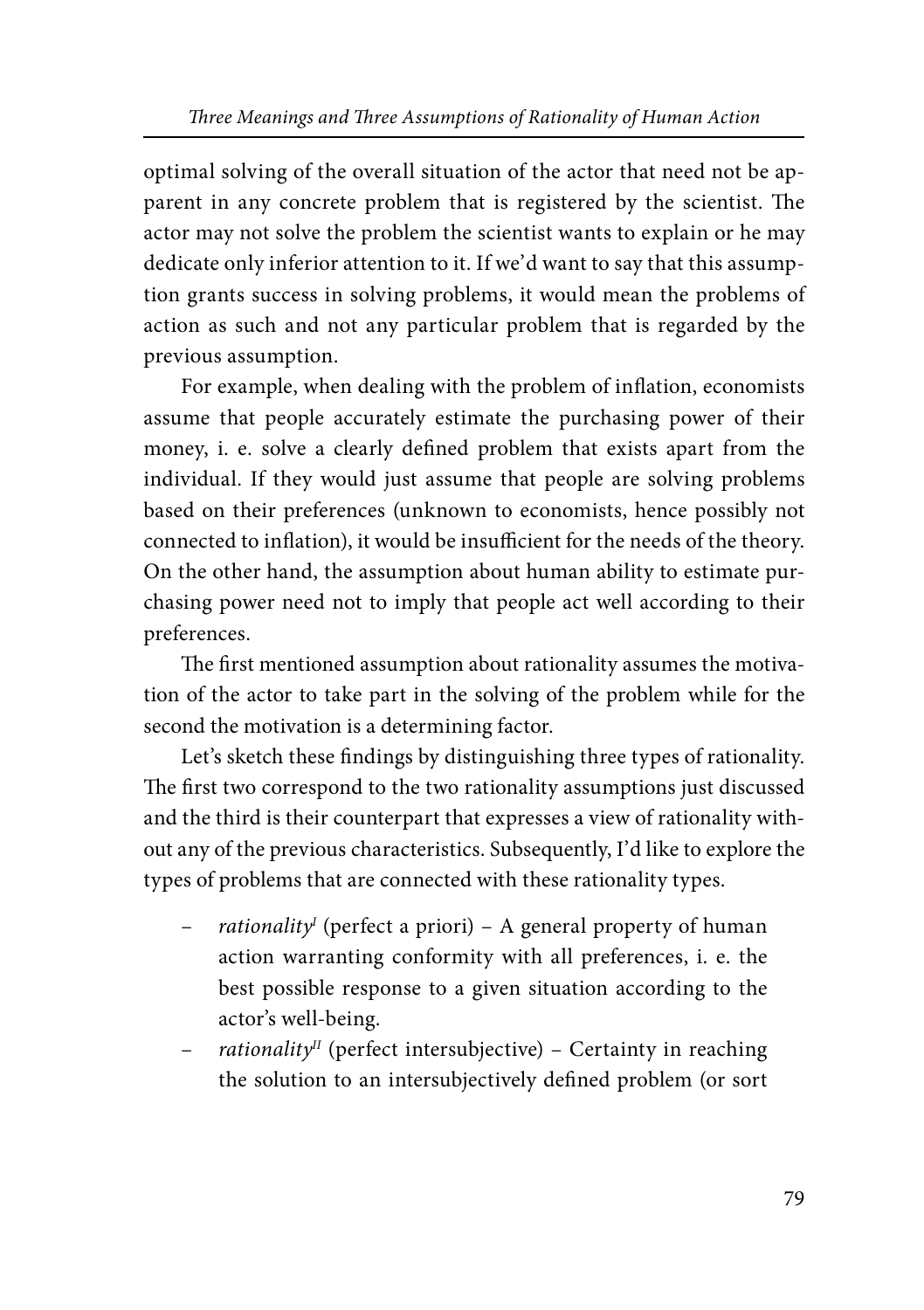of problem). This rationality assumption refers to problems ex ternal ('given') to the individual (in contrast to (tacit) problems of personal goals related to rationality).

 $rationality^{III}$  (weak/intuitive) – An understanding of rationality without a link to any causality towards the optimum. It, however, opposes randomness or meaninglessness in behavior and understands the human being as an active and conative subject. Any judgments about the performance of human action under this assumption of rationality can therefore be based only on intuitive familiarity with the context in which the action takes place.

This understanding of rationality can be expressed in multiple ways:

- 1. Reflection of a simple optimistic feeling that "people are not stupid". Lagueux assigns this concept of rationality to classical economics to distinguish it from neoclassical optimizing rationality.
- 2. Human action viewed through teleological settings. Action is conceived as an endeavor after a certain goal, but this in no way means that teleology is just a specific form of causality.<sup>15</sup> There is no way to ascertain the effectiveness of human efforts purely from teleology.

We can also point at the concept of the human being in phenomenology (e. g. Heidegger's "Dasein")

3. Rationality with regard to the ungraspable character of the world people live in. There are general elements such as complexity of environment, time demands and knowledge limitations that are incompatible with universal certainty

<sup>15</sup> ENGLIŠ, Teleologie, p. 30.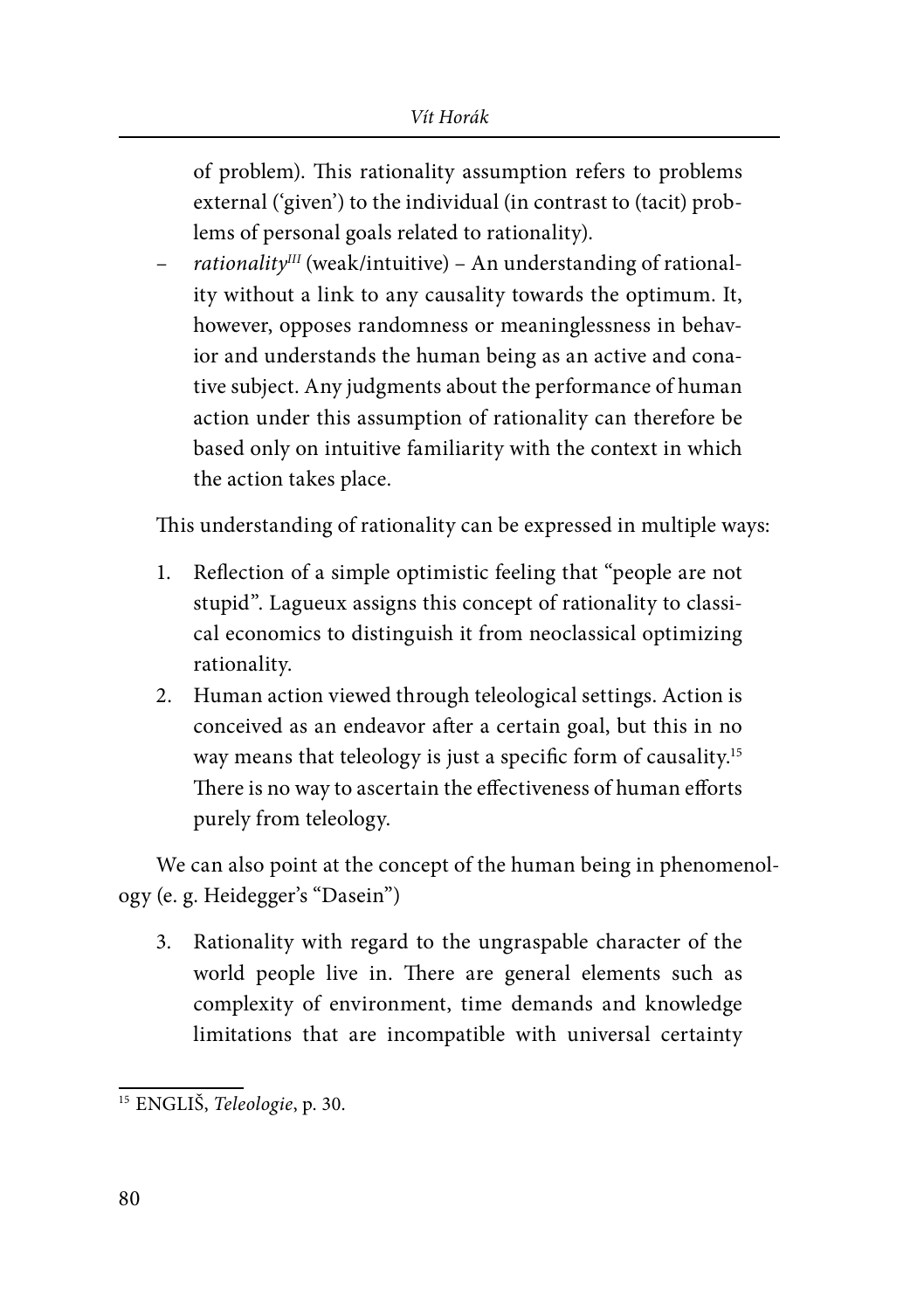regarding reaching the best solution to any kind of problem. (In economics, this perspective can be ascribed to G. L. S. Shackle or Ludwig Lachmann.)

# **5. Rationality and problem-solving**

If we agree that, as Karl Popper says, all life is problem-solving, it is natural to ask for a more specific description of what a "problem" is. The general definition of "problem" would say that it is a state of difficulty that is to be resolved. However, to clear up the notion with regard to this paper, we have to say in what context this state takes place and what is the relation of the actors to it.

I have already outlined two types of problems connected to the two mentioned rationality assumptions and now I want to specify them and examine the issue more closely.

# **5.1. Prime and exclusive problems and the problem of action**

The basic settings can be well exposed by the basic intuitions of phenomenological sociology:

Our primitive impulse is to affirm immediately the reality of all that is conceived, as long as it remains uncontradicted. But there are several, probably an infinite number of various orders of realities, each with its own special and separate style of existence. James calls them "sub-universes" and mentions as examples the world of sense or physical things (as the paramount reality); the world of science; the world of ideal relations; the world of "idols of the tribe"; the various supernatural worlds of mythology and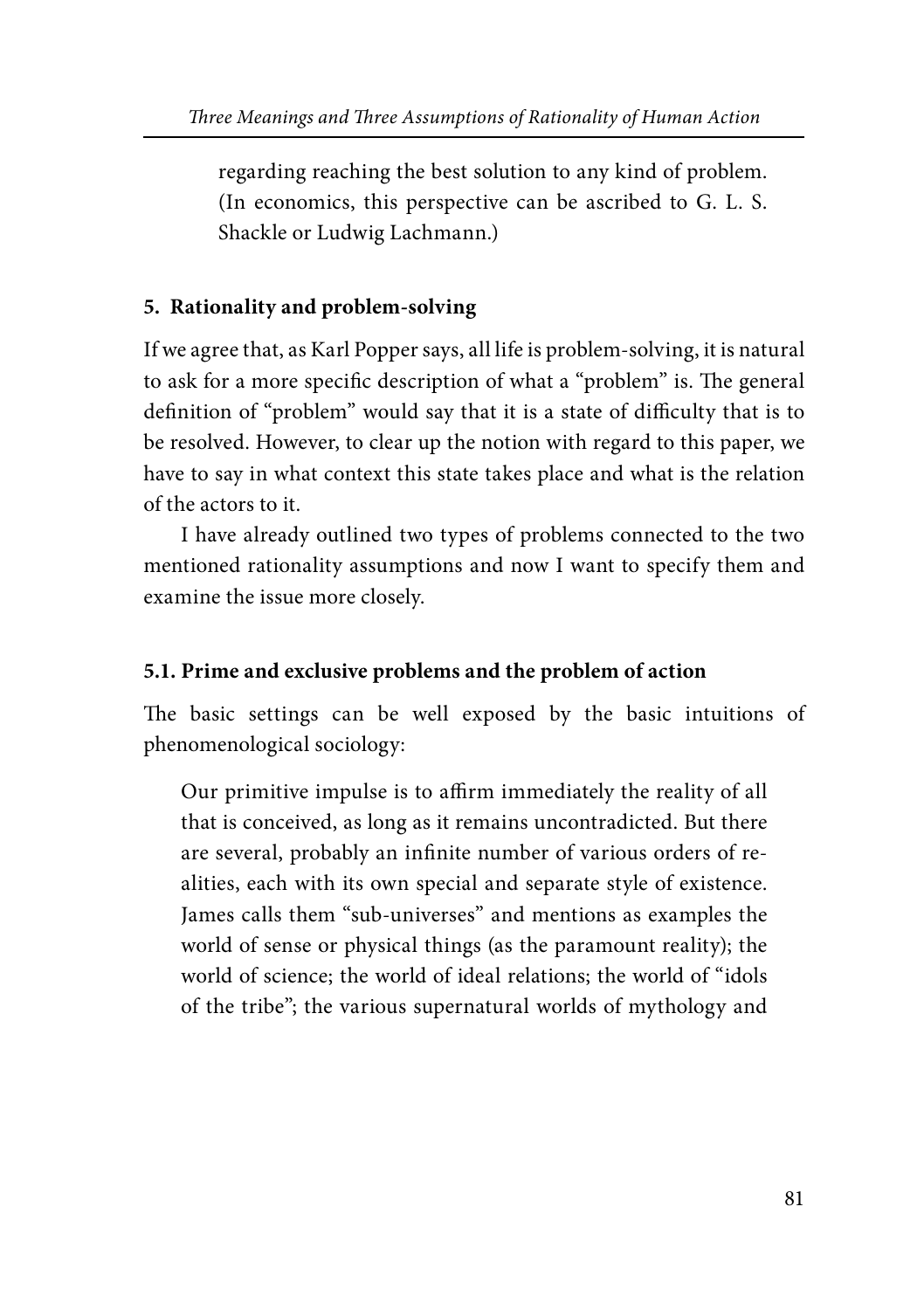religion; the various worlds of individual opinion; the worlds of sheer madness and vagary.<sup>16</sup>

Among the multiple realities there is one that presents itself as the reality par excellence. This is the reality of everyday life. Its privileged position entitles it to the designation of paramount reality.<sup>17</sup>

Summarizing the content of the quotations, in the multiple realities connected to our existence there is the reality of everyday life that differs from the others by special importance and characteristics. Schutz<sup>18</sup> states six such characteristics while the one especially requisite to mention is that the everyday reality subsumes a special form of sociality; it is "the common intersubjective world of communication and social action". If we suppose that this reality is somehow problematic, it follows that the problems of this reality are already mutually understandable and communicable. These are the problems as the word is intuitively understood – difficulties around us we relate to in our conversations; problems about which we share consciousness and discuss their proceedings. Unlike the everyday reality, the problems of the remaining realities are always to some extent exclusive and their connection to the problems of everyday life is, if any, only indirect.

To distinguish problems of the everyday reality and those of the remaining realities, I will denote the former *prime problems* and the latter exclusive problems.

It shouldn't be overlooked that by providing these insights, a reality by itself is set – the conceptual reality of an individual before his access to any particular (prime or exclusive) problems, the reality of human action where

<sup>&</sup>lt;sup>16</sup> Alfred SCHUTZ, "On Multiple Realities." Philosophy and Phenomenological Research, vol. 5, 1945, no. 4, p. 533.

<sup>&</sup>lt;sup>17</sup> Peter BERGER – Thomas LUCKMANN. The Social Construction of Reality:

A Treatise in the Sociology of Knowledge. London: Penguin Books 1971, p. 35.

<sup>18</sup> SCHUTZ, On Multiple Realities, p. 552.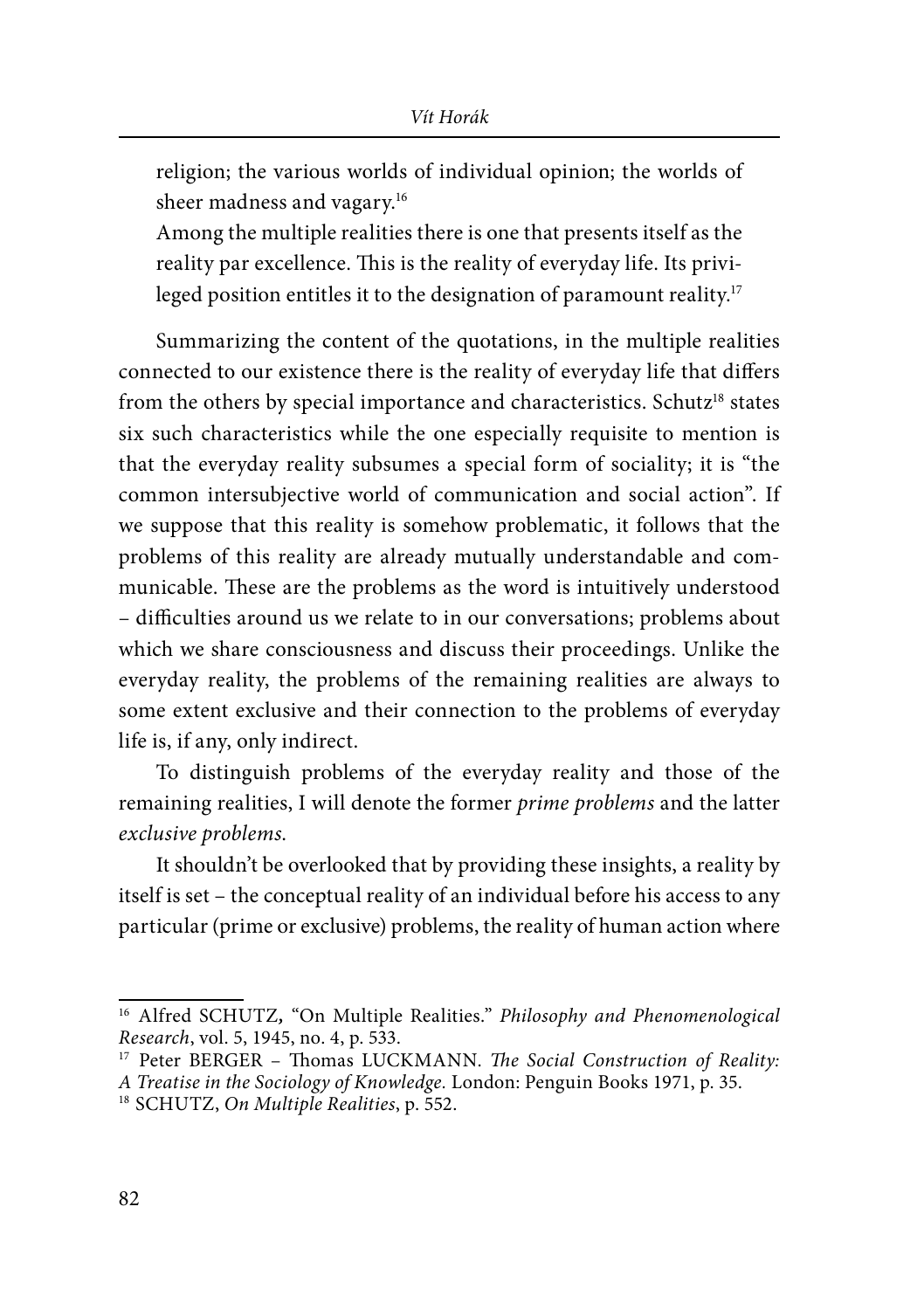the problem refers only the subjective difficulty of how to act (i. e. also in which problem of which reality to actively participate)<sup>19</sup>.

When we talk about problems, we generally mean problems in our everyday life, and we can also find problems in other more or less exclusive realities, but these have to be distinguished from the problem of the action itself. These kinds of problems provide a scheme describing the position of the human individual as separate from the concrete contexts of the reality he acts in. He can only aim at goals that are to be reached in particular realities, but his point of departure is more original – without any a priori attachment to any problem of any reality. It is not as trivial to mention as it may seem, because it is not easy to be free of the environment we live in. It is a bit unnatural to imagine that an action can be something more than its exposure to a (prime/exclusive) problem we are concentrated on. When playing football I react to the movements of other players and these movements are meaningful to me as actions only through the setting of the football game. However, the meaning I understand is enclosed in the prime problem of a football game and does not reach to the individual's problem of action. Football game is about football not about what should somebody do with his life. I can't see the relation of the prime problem (football game) to the individual problems of action.

Even social science tends to ascribe its settings to the actor. Economics did it bluntly, creating homo oeconomicus, an individual that is already em bedded in the world of economic science. Even though this may be an advantageous assumption, it puts the actor in a completely different reality and therefore changes his very nature.

 $19$  This does not refer to the subjective perception of a *prime* problem but a concept that conceives the overall situation of an actor, i.e. it is a problem of a completely different nature.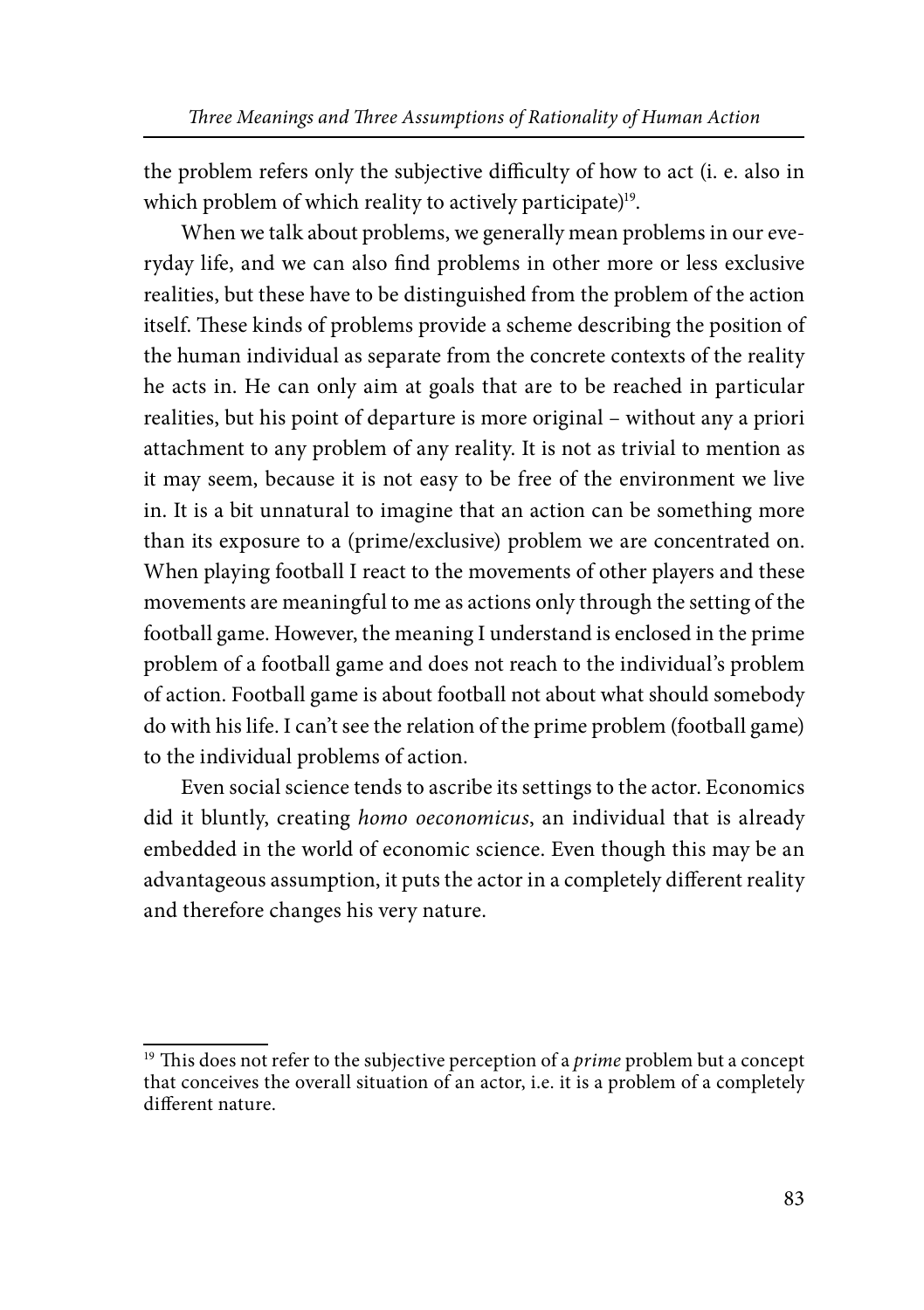#### **5.2. Problems and science**

Social science is related to all three mentioned types of problems. Like any science, except purely abstract mathematics or logic, it was established to solve prime problems of a kind - difficulties in the everyday world with general insistence. Like any other science, but probably even more, it created a world of its own that contains its own problems detached from the everyday reality. Scientists do not just solve (our) problems, but also adjust or even create problems according to the needs<sup>20</sup> of the theory, and it is always hard to say where the borderline is. It is also hard to say in which cases such a plunge into abstraction is beneficial.

The relation between social science and the problem of action follows from the fact that social science is called on to solve problems that depend on the peculiar nature of the people that participate in them. In the (*prime*) problems that social science is called on to solve, it is difficult to find any empirical uniformity across time and space. Therefore, social science is forced to look at a problem not just from its own logic, but also from the viewpoint of individuals (i. e. from the viewpoint of the problem of action).

Rationality is of course meant to be a characteristic of human behavior (i. e. rational solving of the problem of action), but we can easily read about rational solving of a prime or exclusive problem. It may be misleading to mix these uses of the term. It could falsely seem as if individual minds were already born in such problems or that success in solving the problems of a particular reality can be generalized on success in an arbitrary context.

To find out about the possible engagement of human rationality in prime and exclusive problems, we must first be sure about its nature by conceiving the problem of action.

<sup>&</sup>lt;sup>20</sup> Paul K. Feyerabend in his Against Method (London: NLB, 1975) showed very persuasively how this is essential to science.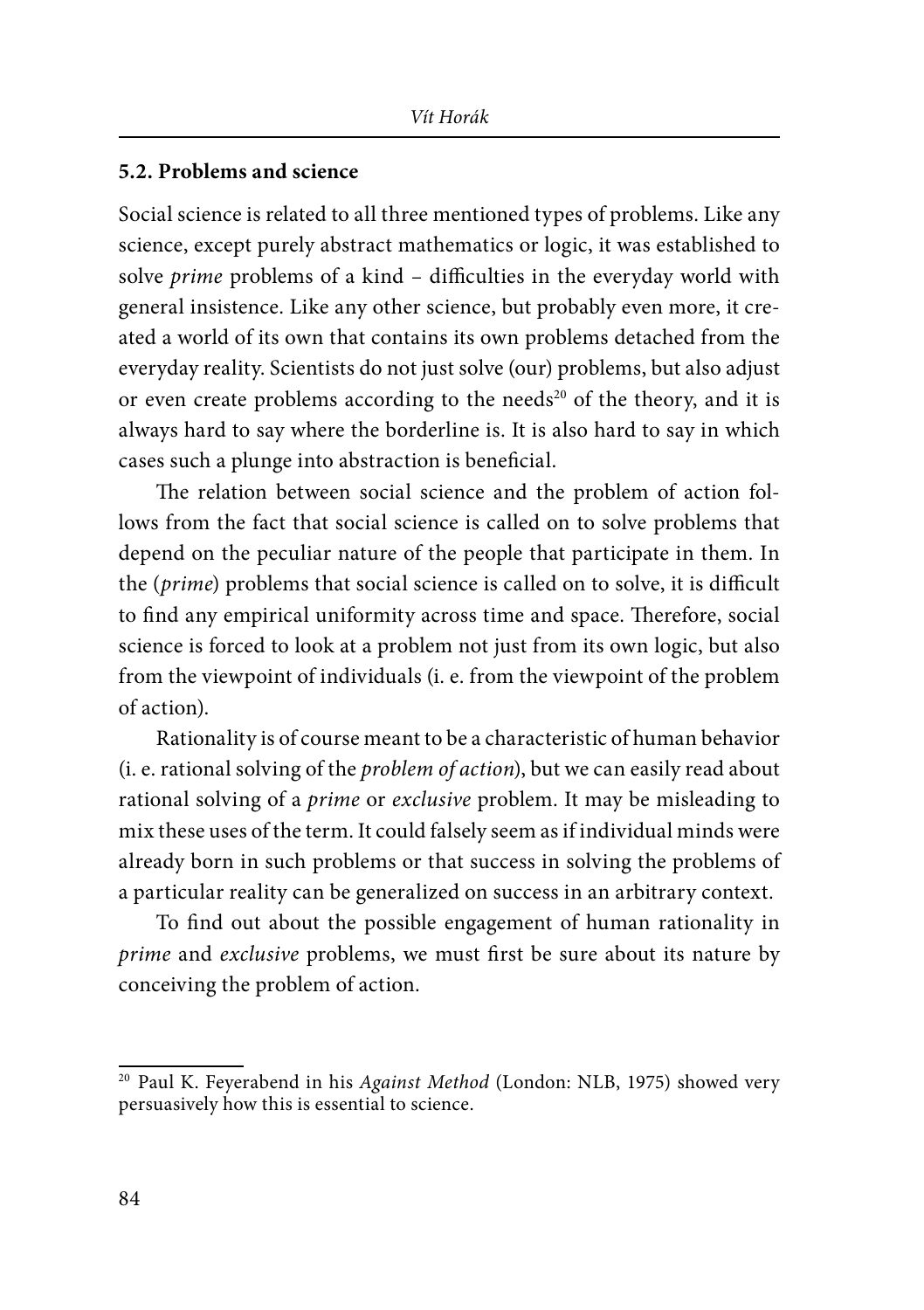## **5.3. The problem of action**

There are many ways to conceive the problem of action. Economics, however, is accustomed to use the concept of teleology and look at individuals as if they seek the means to pursue their own goals. I would like to contrapose two conceptions of the problem of action that tend to be mixed in economics' concept of action. The first is purely teleological, and the second, even though it may look like a variation of the first, is in fact causal. It is important to distinguish between them, because optimality in solving each type results in two very different conclusions. Both will subsequently be used to define the already outlined assumptions of rationality.

The first conception considers action as a problem of searching for means toward desired ends that are set according to the knowledge of the individual. Knowledge about the outer world defines goals that seem worth pursuing. The activity then consists of pursuing these goals.

It has to be emphasized that speaking of "searching", "means", and "ends" is only metaphoric. It is how we conceive the action, not how it is committed. It should not signify that action is just deliberation about means and ends. Also, mentioned knowledge is not only conscious possession of information, but is any information about the external world we have in the broadest sense of the word.<sup>21</sup>

This understanding of the problem of action defines only what is wanted and does not speak about what is reached. It is therefore purely teleological, which also means that it does not include any causal relationship between ends and means.

There is, however, another significant conception of the problems of action. While teleological understanding is defined solely by individual goals, here the problem considers all determinants influencing the resulting action. It takes into account all the richness of known and unknown circumstances related to action, i. e. not just the goal, but also the environ-

 $21$  Basically any inner quality that plays a part in our decision-making.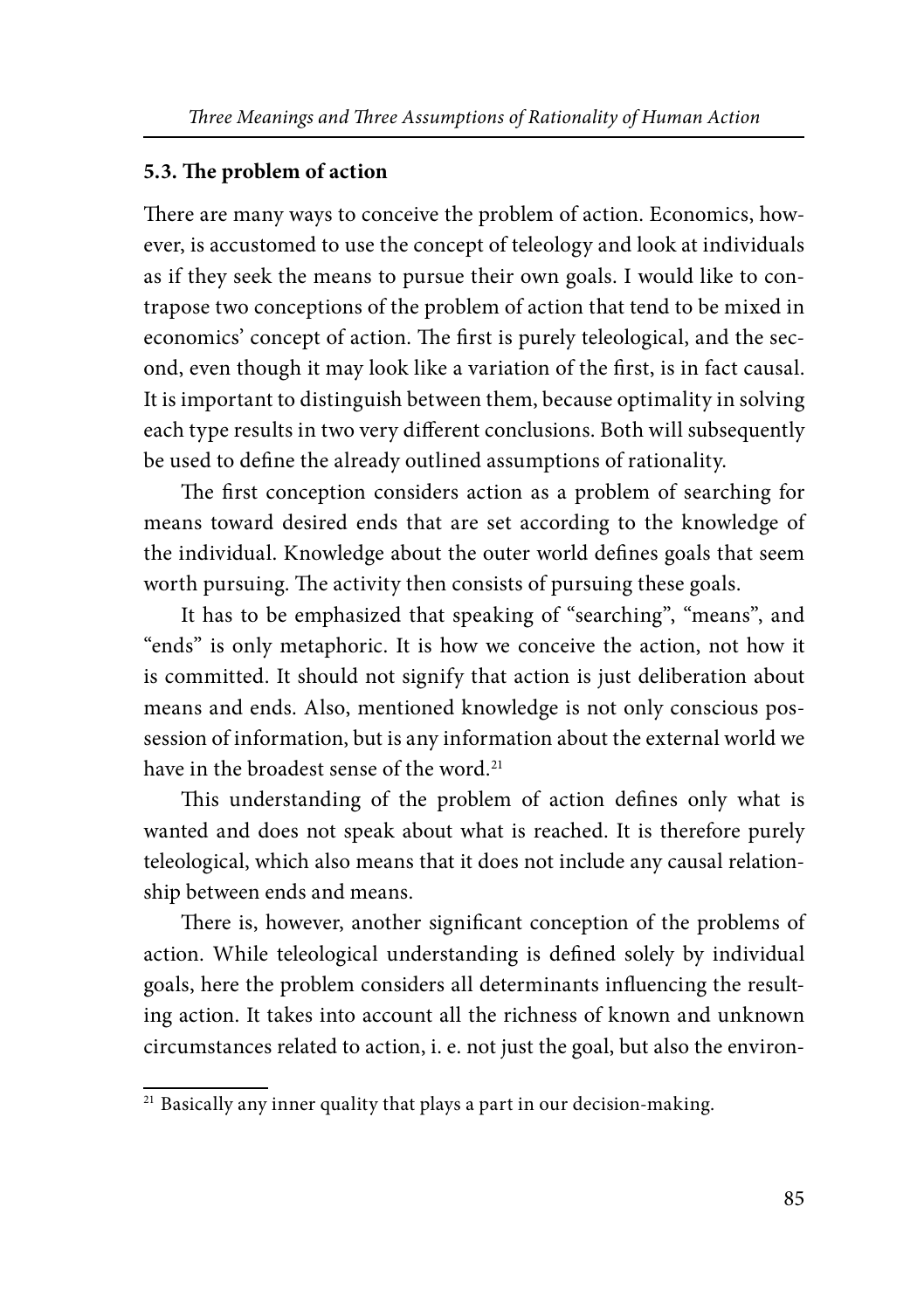#### Vít Horák

mental conditions that influence the result of the actor's endeavor. Both types include a certain willingness to succeed, but while in the previous concept it was the sole element, here it is just one input. This conception conceives the action as the problem of an individual and the complex situation he or she is in. Optimality in solving these problems is a tautological necessity and does not in any way contribute to social-scientific analysis.

We could describe it in such a way that an actor acts in the best possible way according to the circumstances, which may seem like a useful statement to start from, but this is just a temptation caused by the word "best". We may as well say that he performs the worst and the meaning would not change. Any evaluative statement has no meaning, since there are no alternatives to compare because the outcome is necessarily unique. The key factor is the circum stances and not the effectiveness of performance.

"Choice is always amongst thoughts, for it is always too late to choose amongst facts."<sup>22</sup> This statement in short expresses the difference between these two understandings of the problem of action. The first is based on the "choice among thoughts", while the resulting factual situation is unknown. The second subsumes "the facts" as well and therefore the outcome of this problem is necessarily unique, which also means that the problem is causal in nature.

Labelling both types as "problems of action" would make sense; hence we have to use a further distinction. For this paper I will distinguish them as the teleological problem of action (the former) and the complete problem of action (the latter).

In Austrian economics there is an apparent effort to compromise between these two possibilities or to suggest that the latter has some explicative basis. Even though there are possibly many other conceptions of the problem of action, it is not possible to mix these two on logical grounds. The common exposition of the argument is that the human individual is in a position of incomplete information that makes him prone to failure in

<sup>&</sup>lt;sup>22</sup> George Lennox S. SHACKLE, Epistemics and Economics. Cambridge: Cambridge University Press 1977, p. 280.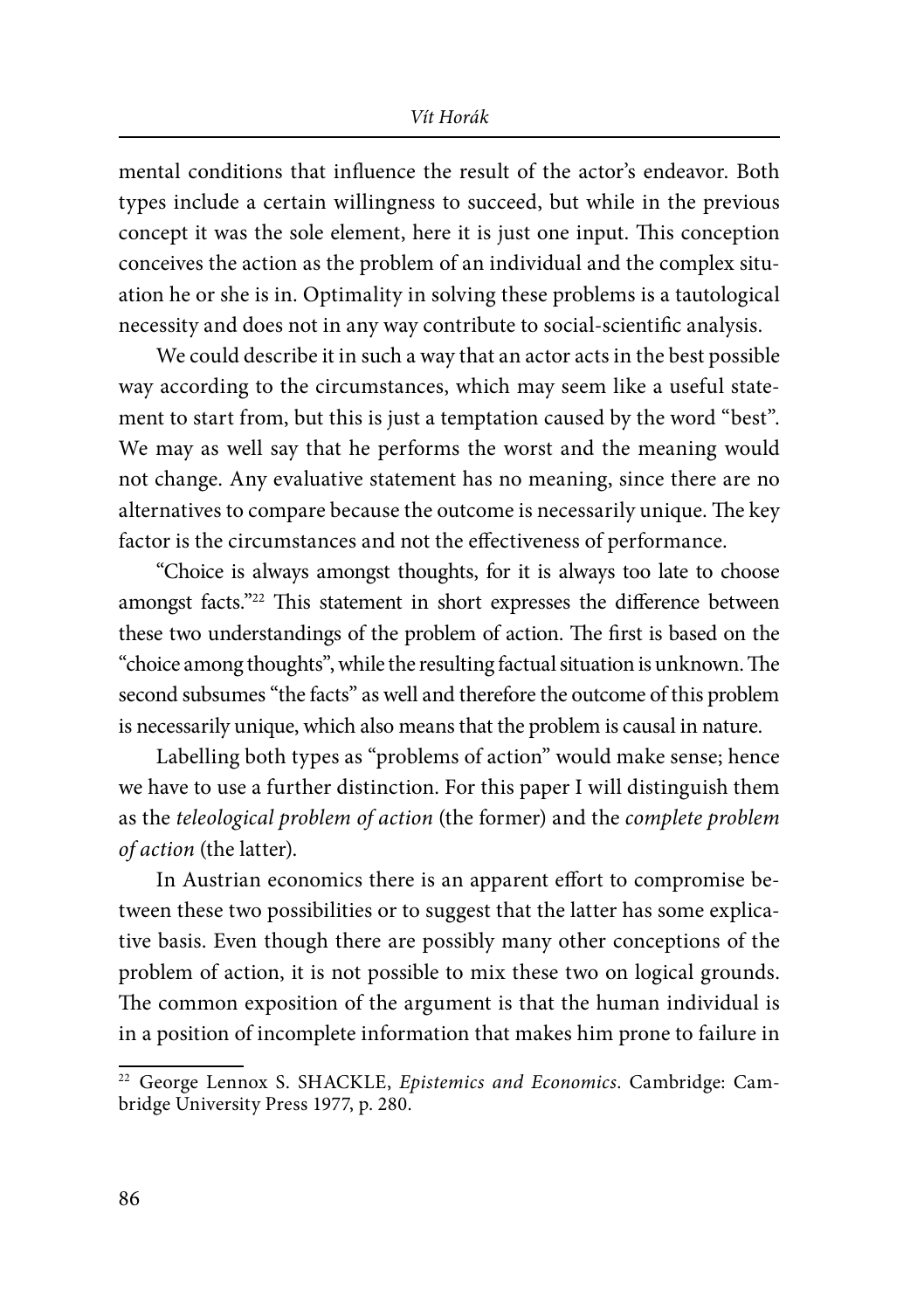reaching his goal. In this position he is, nevertheless, able to act economically with respect to his well-being. A frequently mentioned example is the purchase of a potion of plain water in good faith of its healing powers. In such a situation an individual is supposed to economize somewhat inside his mistaken belief. This idea has, however, two significant defects:

- 1. It is irrelevant. Supposing that healing is the only function the actor expects from the purchased good, to economize is to not buy the good at all. To take into account the mistake as well gets us to the complete problem of action because suddenly there is not only the goal but also the circumstance that caused the degree of its fulfillment. There can be no economizing because failure is the same as success. There is just a single outcome.
- 2. Even if we would divide the action into economizing and noteconomizing parts, such a division has to be arbitrary. If we consider that there are two pieces of information, one about the healing quality of the potion and a second about the alternative prices the potion can be bought for, then there can be economizing about the price and fallibility about the quality (i. e. the economizing economists work with) as well as vice versa, economizing about the quality and fallibility about the price. We cannot justify the consideration of only one of these possibilities, let alone declare it an a priori condition of human action.

# **5.4. The assumptions of rationality and the types of problems**

I will now go through the aforementioned assumptions of rationality and try to explain them from the perspective of the aforementioned types of problems they are connected with.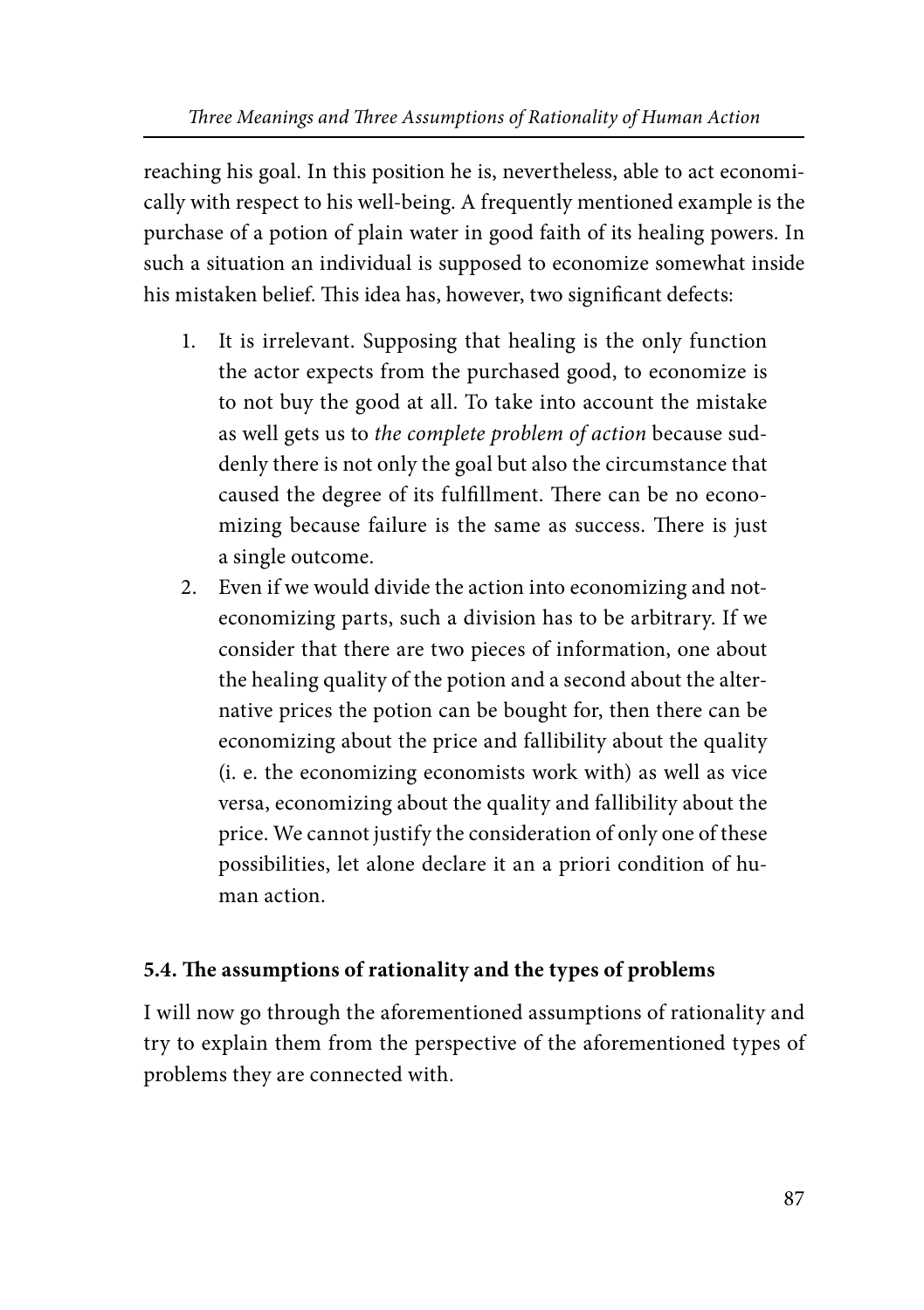Rationality<sup>I</sup> presents an a priori success in solving the teleological problem of action. This means that the action is in conformity with all levels of preferences (virtually what Vanberg calls the "rationality hypothesis"). An action under this type of rationality is the best possible while left on its own. Any change of the actor's decision would lead to the worsening of her well-being. If we suppose that the action could be prescribed by somebody else, then nobody, not even a perfect being, could "outperform" the original actor.

Although this concept of rationality grants success in personal endeavors, it does not mean that it will be visible in concrete prime problems. Even if we see people falling short in problems that we may intuitively assign to them, it does not change the fact that, considering their well-being, they are doing the best possible thing. Even if we see them being oppressed, hurt or mistaken, it is only our perception of their situation within the intersubjective world and not the testimony of their personal failure. If we could possibly hold the reins of their action and enhance performance in the (prime) problem we assigned to the actor, it could only mean worsening of their well-being, because they perform in the (prime) problem as well as they wanted to. It is impossible to help even by improving the external material conditions, because we never know what part of these conditions were subject to choice and therefore possess the effectiveness of rationality<sup>I</sup> and what part is not "touched" by action.

In the beginning section, *rationality*<sup> $II$ </sup> was outlined as "perfect intersubjective", which should have indicated that it supposes reaching an optimum result in some prime problems. For instance, economics asks about the output of a firm and assumes that it will be set in the most efficient way among the feasible possibilities. It therefore imposes an assumption of rationality<sup>II</sup>, reaching the optimum in one problem of our everyday reality. However, the nature and behavior of the actors varies under this assumption of rationality as the considered (prime) problem changes. If we relate this notion to the problem of murder, we arrive at a very different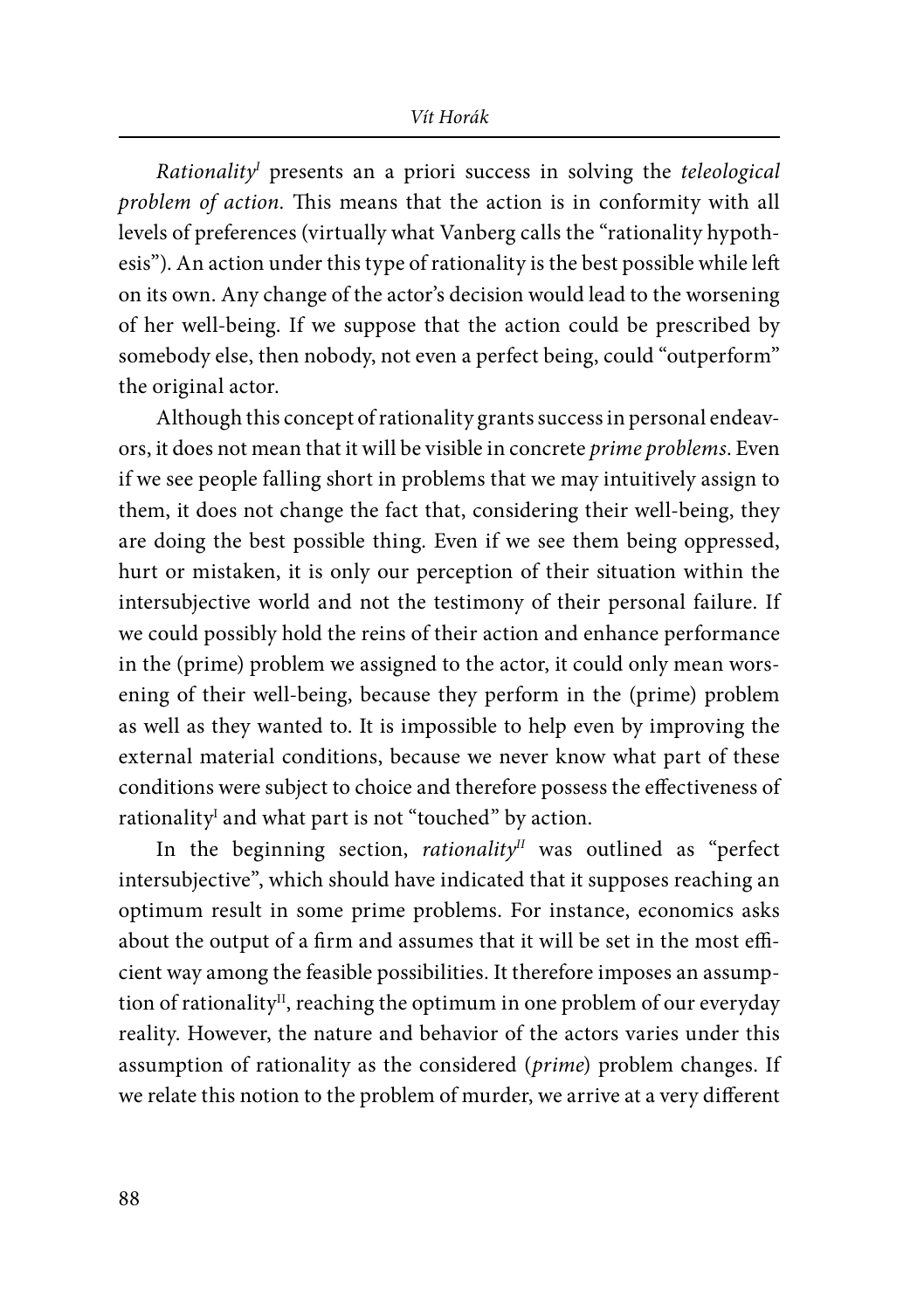result under rationality<sup>II</sup>. The first case results in harmony of the economic system while the second results in mutual annihilation. The choice of problem is the key factor because the assumptions of sufficient skill and motivation (rationality<sup>II</sup>) can lead to very different conclusions both about the actors and the order of the society.

Finally, *rationality*<sup>III</sup> can only warrant success in tautological *complete* problems of action. Hence, it can be based on nothing more than our feeling for concrete conditions of concrete context. It is not connected with universal success in problem-solving of any kind of prime problems or teleological problems of action, even though it could mean intuitive optimism towards some prime problems. Lagueux provides a convenient example: "If I look through my window at passing cars on the street outside, I can predict with a remarkably high degree of accuracy that these cars will continue straight ahead and will not turn right of left before the next corner."<sup>23</sup> They will not because they are not stupid. They are rational<sup>III</sup>. Keeping to the traffic example, that does not mean, however, that the drivers would behave the same way at a difficult crossroads, i. e. the intuitive feeling for a concrete situation does not indicate universal causality.

Since this understanding of rationality does not go beyond the intuitive, unsurprising level, it is hardly usable for science.

Even though these three concepts may evoke some similarities, it must be understood that they reside in completely different worlds and that there is no way to express one in terms of another.

It is important especially if we realize that we have access only to the latter two of them. We can possibly measure rationality<sup>II</sup> because it manifests itself in the problems of the everyday world. We can find out what kinds of problems seem to be difficult for people or we may choose a problem and note people's action with regard to it<sup>24</sup>. Rationality<sup>III</sup> is derived

<sup>&</sup>lt;sup>23</sup> LAGUEUX, "The Forgotten Role", p. 32.

<sup>&</sup>lt;sup>24</sup> This is the major content of the works of Tversky and Kahneman and other psychologists studying behavior with respect to economics.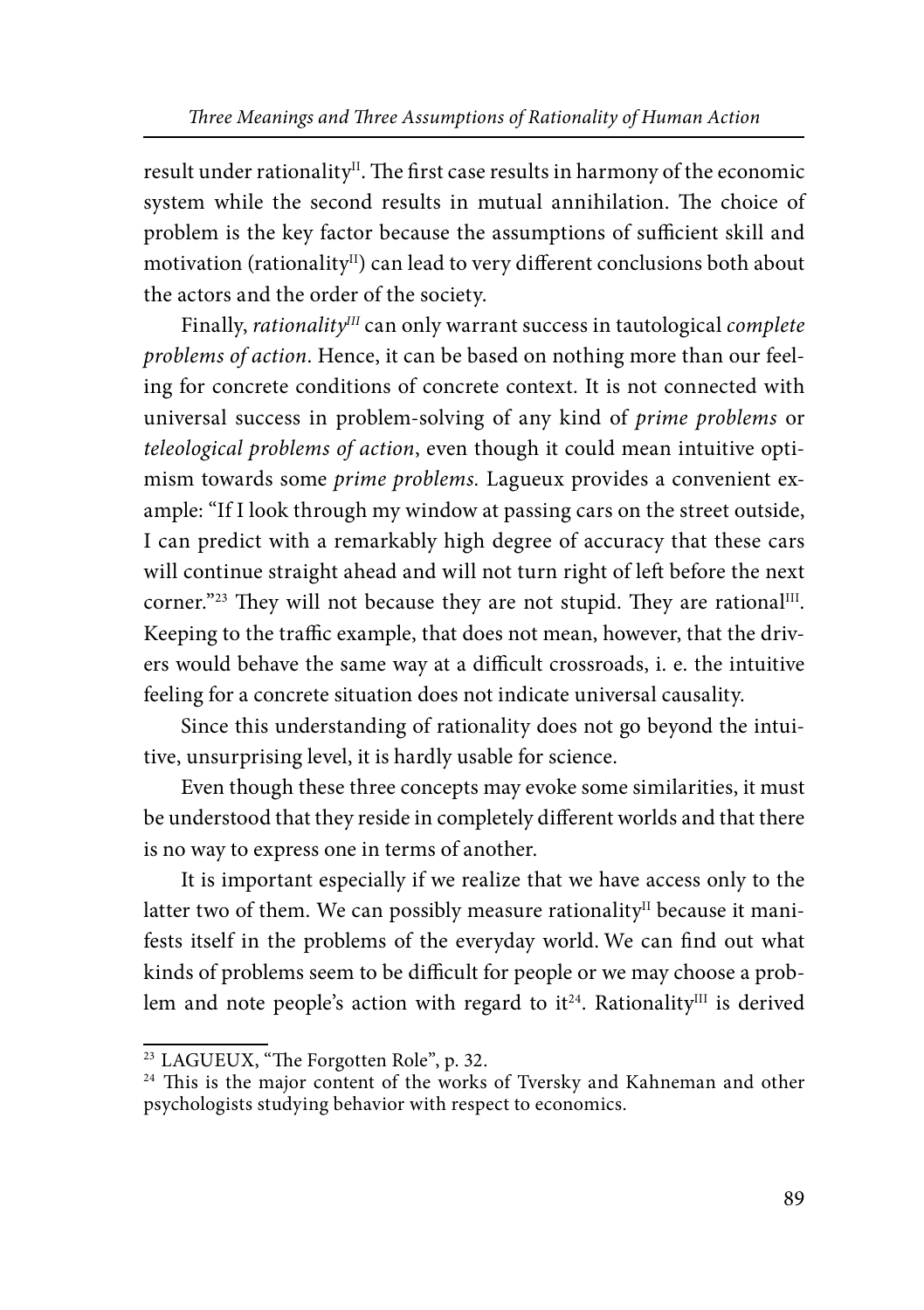from intuitive familiarity with the environment around us. Its revelation is accessible through our everyday use of knowledge.

However, rationality<sup>1</sup> stays only a notional concept without any possibility of direct revelation. We are unable to see the problem of action as we see (prime) problems around us. We are unable to see the goals people really pursue; we can only see the goals that we as such designate in the world around us and we simply don't have any clue as to whether these two are identical.

#### **6. Rationality tactics**

In the beginning I mentioned three common meanings of rationality and marked two typical misunderstandings that arise among these meanings. I want to show that the rationality assumptions I presented above are mismatched analogically, and moreover, that the rhetorical tactics of rationality assumptions originate exactly from the ambiguity among the common meanings of rationality.

Not distinguishing between rationality understood as endowment of reason and the other two meanings has its counterpart in claims that rationality<sup>III</sup> and rationality<sup>I&II</sup> are identical or that they are two sides of an identical phenomenon. Needless to say, rationality<sup>1&II</sup> can be very useful for the social-science theory; however, they lack the intuitive plausibility of rationality<sup>III</sup>, and these things together determine the rhetoric: when talking about assumptions and methodology, any economist is most likely to refer to the self-evidence of certain basic facts about human action that cannot go beyond rationality<sup>III</sup>, whereas when prescribing a theory or making predictions, the notion often switches to perfect rationality, usually tacitly. Nelson & Winter mention a similar shift between elementary and intermediate courses of economics. $25$ 

 $25$  NELSON – WINTER, An Evolutionary Theory, p. 8.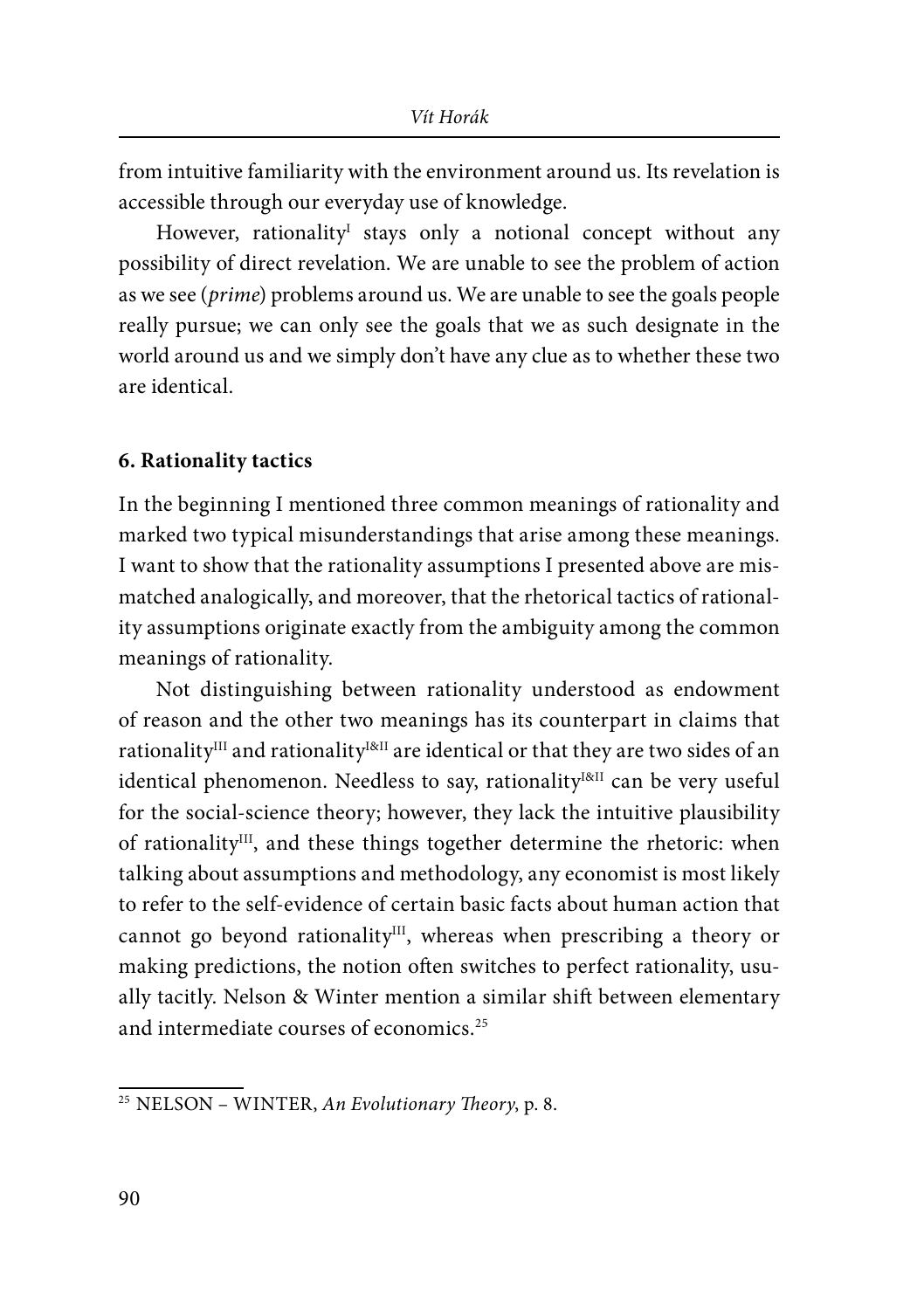Three Meanings and Three Assumptions of Rationality of Human Action

In order to substantiate the close bond between rationality<sup>III</sup> and rationality<sup>I&II</sup>, it is necessary to satisfy the intuition for rationality<sup>III</sup> as much as possible so that the difference between mere subjective feeling about a concrete situation and the revelation of a universal rule will be indistinct. This is managed by introducing the problem in a very simple way that is free of the richness of complications that accompanies everyday decisionmaking. If we describe a concrete situation with a sentence, we thereby change it from a problem in life to a problem in words, from being in the world to mere proposition. In such a form we can still ask our intuition if the problem is within human reach, and moreover, it complies with the connection of reason and rationality that stems from one of the meanings of the term. Unfortunately, we very easily forget that such a situation is not the one we experience in real life. If I say: "There are three shops that sell identical apples and each has a different price. In what shop you will buy your apples?" it seems like a self-evident problem – everybody will choose the lowest price. This impression is very tricky. By stating the problem in such a manner, we do not transfer the original difficulty that is inherent in the human position with respect to the world. We only stated a few claims that are presented to the mind of the reader. But presenting it as a task for our mind and subjecting someone to the actual situation are two different things.

We do not act in the same way when we solve logical problems that are presented to us. There is a similar difference between controlling an individual in a video game and living actual life. In a video game we decide everything consciously with the use of reason. We have the luxury of no fear or anxiety, and clearly defined situations. Whether, in a video game, we walk in a park or we are endangered by a gun, it is always our cool deliberation that acts. However, there is a fundamental difference between commanding (a virtual person) and living.

Notably, these confusions would not have arisen without the habitude to judge rationality according to our knowledge of the concrete context and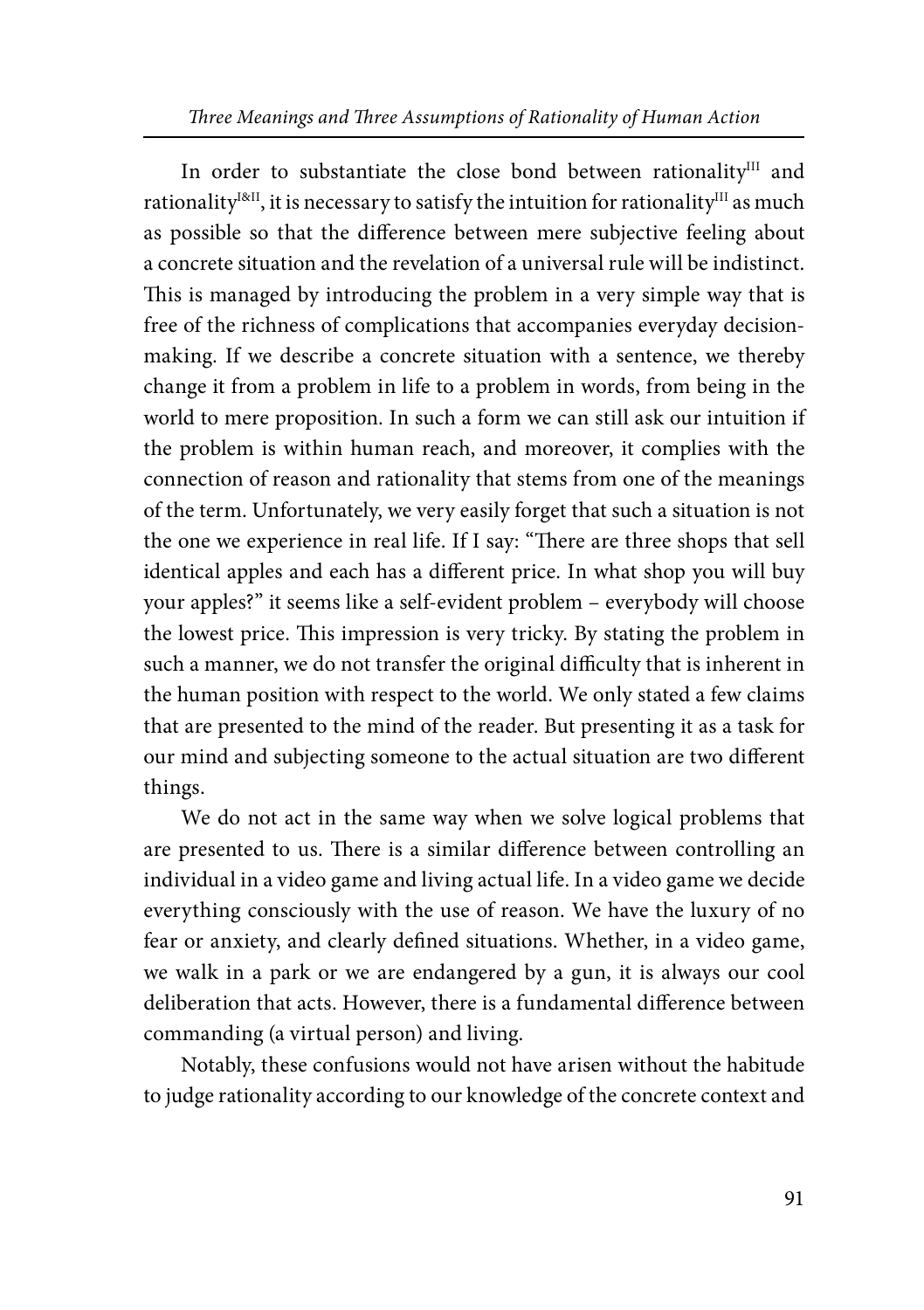also the natural link between the word "rationality" and the deliberation of reason. With these ambiguities, all that is needed is to give our reason the right questions and the illusion of perfect rationality becomes real. If the presentation is skillful, the distance from "people are not stupid" to "people can't be fooled" may easily seem short.

The second ambiguity lies in not distinguishing between rationality<sup>I</sup> and rationality<sup>II</sup>. The first may be a powerful assumption, but it is still directed toward the a priori characteristics of the action itself, while the second is based on the logic of the prime problem and does not directly relate to the quality of action. It only assumes sufficient skill and motivation for reaching the optimum, which may vary from (prime) problem to problem. These two understandings of rationality are virtually different and neither can be deduced from the other; however, they are often used as a pair as if they were different labels for a single fact.

Mixing rationality $^{\text{I}}$  and rationality $^{\text{II}}$  is closely connected to not distinguishing between rationality understood as effectiveness in solving concrete problems and rationality as the wisdom of living, i. e. not just (possibly wild) effectiveness in any problem, but also the skill of choosing one's participation in problems. Since both these meanings are included in the notion of rationality, it makes it easy to consider an arbitrarily chosen prime problem as the judge of human happiness or the other way round – human happiness as the necessary cause of the performance in a particular prime problem. None of these relations are justifiable and stem only from the confusion about the notion of rationality.

# **6.1. Mises's** *Human Action*

The aforementioned issues can be seen very well in the work of Ludwig von Mises. His works are useful mainly because Mises pursued a pure a priori method that should make deductions from basic facts about human action. Naturally, such a method puts a lot of weight on rationality,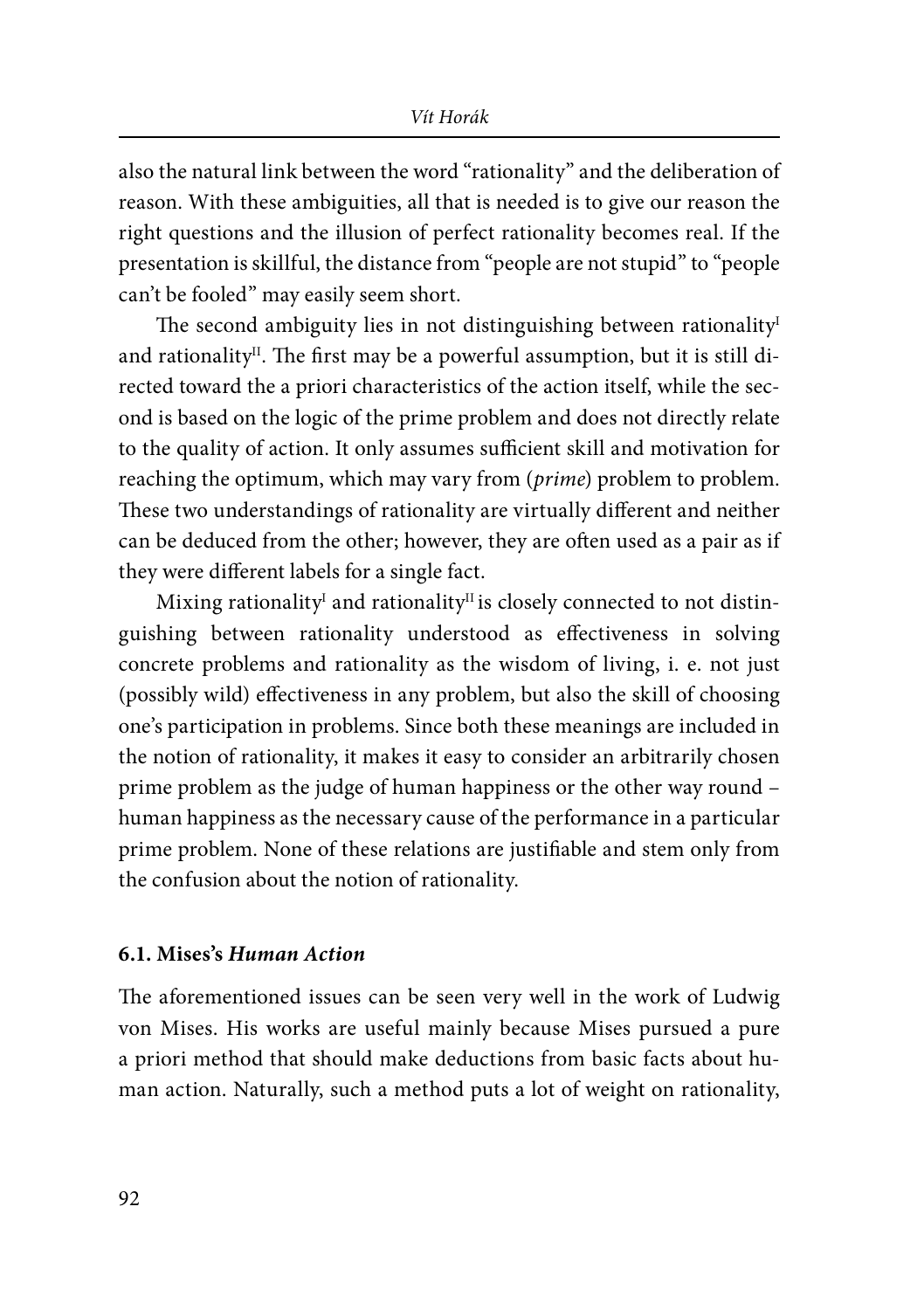which makes it appropriate for instruction. Furthermore, Mises's concept of rationality is interesting because it is believed not to be threatened by Simon's criticism of instrumental rationality in economics.

I will now focus on several statements from his magnum opus Human Action and try to elucidate his conception of rationality and human action.

Human action is purposeful behavior. Or we may say: Action is will put into operation and transformed into an agency, is aiming at ends and goals, is the ego's meaningful response to stimuli and to the conditions of its environment, is a person's conscious adjustment to the state of the universe that determines his life. Such paraphrases may clarify the definition given and prevent possible misinterpretations.26

The very first sentences of Human Action introduce action within teleological settings, and even though it does not indicate any a priori optimality, it contains one controversial element that will do its work later - Mises's assumed connection between the teleological framework of purposes and ends and conscious rational conduct.

Human action is necessarily always rational. The term "rational action" is therefore pleonastic and must be rejected as such.<sup>27</sup>

The meaning of rationality in the above quote is unclear. It is a definition that refers to the self-evidence of complete problems of action, hence we should consider only weak rationality<sup>III</sup>, but most people would probably use the terms "meaningful", "purposeful" or "reasonable" in this sense to be clear. The use of the term "rational" offers a mismatch with rationality<sup>1</sup>.

However, Mises never explicitly states the definition of rationality in terms of rationality<sup>I</sup>. Moreover, he often talks about people failing and

<sup>&</sup>lt;sup>26</sup> Ludwig von MISES, *Human Action – A Treatise in Economics*. New Haven: Yale University Press 1949, p. 11, emphasis added.

<sup>27</sup>Ibid., p. 5.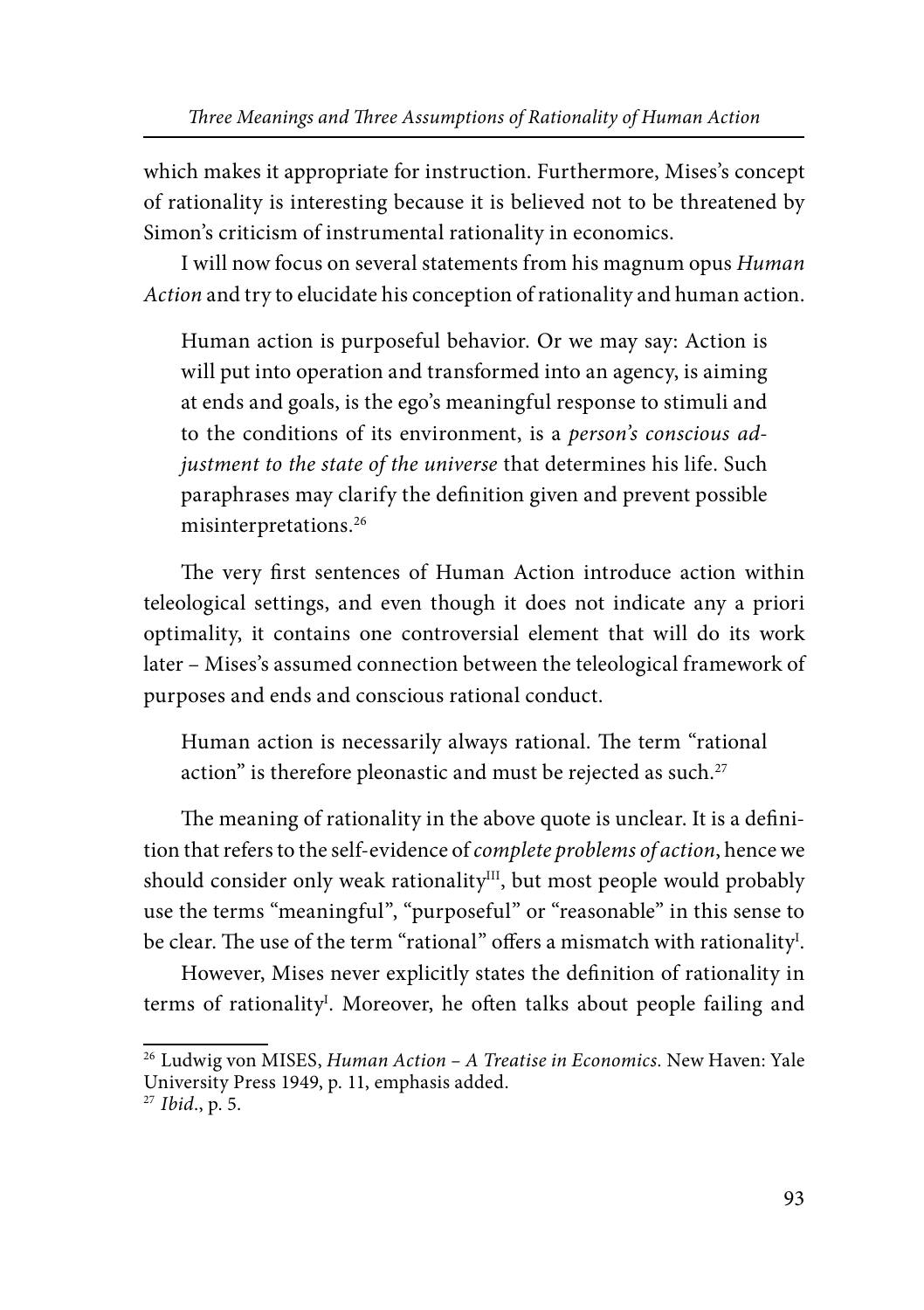making mistakes, but not be mistaken whenever he feels the need he uses unmistak able rationality in a hard causal sense:

He acquires habits, he develops automatic reactions. But he indulges in these habits *only* because he welcomes their effects. As soon as he discovers that the pursuit of the habitual way may hin der the attainment of ends considered as more desirable, he changes his attitude.28

There is no chance that he could be mistaken in following a habit.

Men have developed a method of ascertaining as far as possible the expediency of their actions and of removing uneasiness in the most practical and economic way.29

(to be recalled as statement A):

The consumers patronize those shops in which they can buy what they want at the cheapest price.<sup>30</sup>

These claims suggesting direct causality in human problem solving are by no means implied by the introductory statements about the selfevidence of human rationality. They are examples of the routine described above. The problem is described in simple fashion as a logical proposition and presented like this it seems self-evident for our logical intuition. Such an exposition cannot, however, transfer the difficulty that is inherent in deciding in an actual situation in life.

What integrates the individual's actions into the whole of the social system of production is the pursuit of his own purposes. In indulging in his "acquisitiveness", each actor contributes his

<sup>&</sup>lt;sup>28</sup> Ibid., p. 47, emphasis added.

 $29$  Ibid., p. 216, emphasis added.

<sup>&</sup>lt;sup>30</sup> Ibid., p. 270, emphasis added.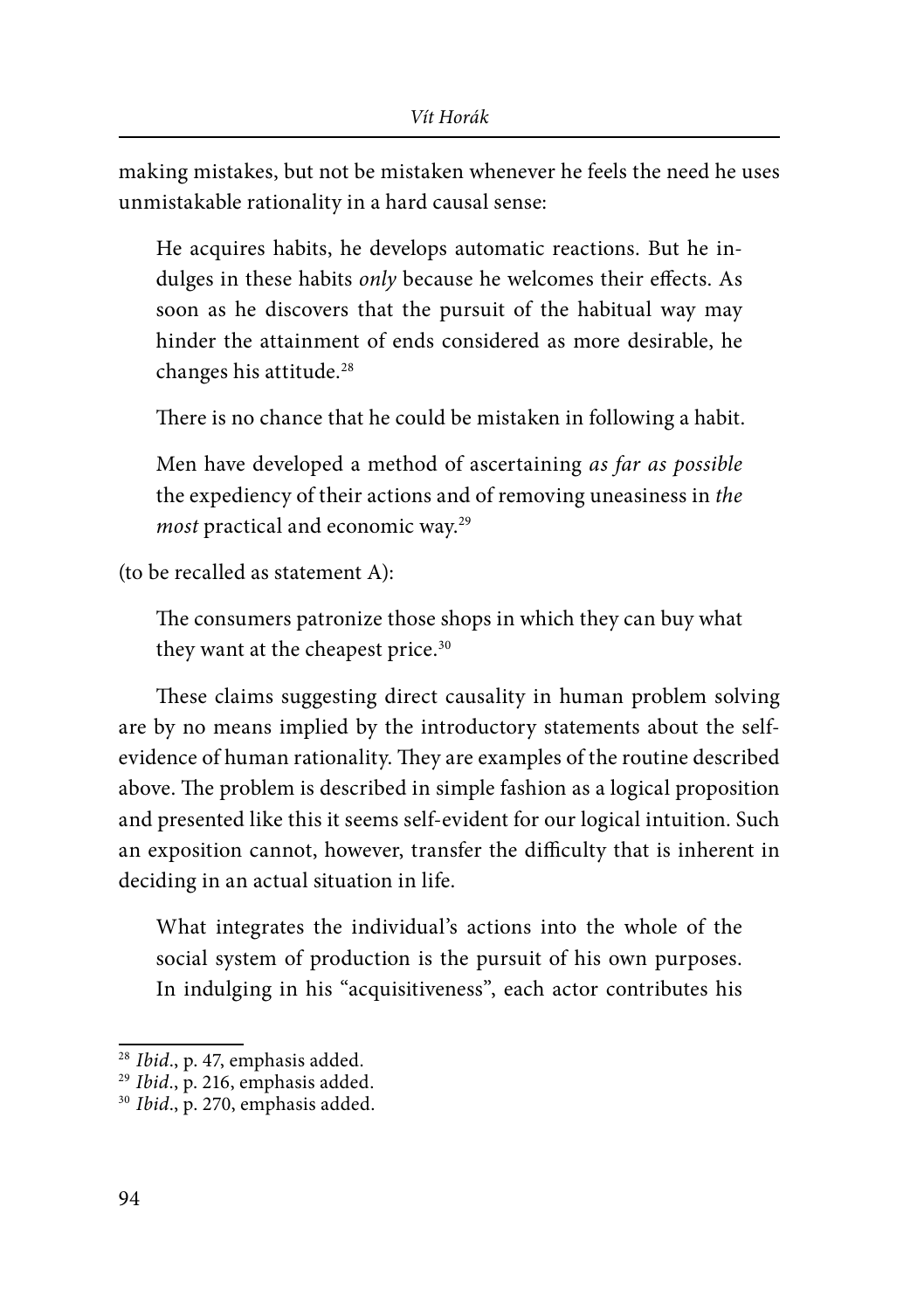share to the best possible arrangement of production activities. [...] There is no antagonism between the interests of the individual and those of society.<sup>31</sup>

And finally, the system ends in the perfect harmony of perfect action.

We can see that Mises's use of rationality is incoherent and that it collides with the multiple rationality assumptions presented above. In  $Hu$ man Action he begins with claims on the level of rationality<sup>III</sup>, but then in particular cases the proclaimed purposefulness of human action switches to infallibility and his argumentation seems closer to a priori rationality!. He claims that "[a] prioristic reasoning is purely conceptual and deductive. It cannot produce anything but tautologies and analytic judgments. [...] It cannot add anything to our knowledge".<sup>32</sup> Throughout his book, however, there are many cases where facts about human problem solving seem to be obvious for Mises as would be implied by his introductory methodological statements. He does not claim that people don't fail in certain situations because...; he claims that in certain situations there is simply a causal success of human problem-solving per se.

Even if we suppose that rationality $^{\rm I}$  holds, Mises's approach has to face up to the fundamental difficulty of how to overcome the gap between rationality<sup>I</sup> and rationality<sup>II</sup>. To be able to succeed in the task of building upon the logic of action, the analysis mustn't leave the domain of the problem of action, because otherwise the footing (axiom) for the logic is lost. On the other hand, being a social-science theory, it must say something about the processes in the economy that take place around us, i. e. it must relate to prime problems of a kind. But there is a conflict between these two requirements, because the intended analysis is not valid for prime problems. We may abstractly classify alternative means with respect to an individual end, but without the knowledge of the individual ends we have nothing to fill

<sup>&</sup>lt;sup>31</sup> Ibid., pp. 725-726.

<sup>32</sup>Ibid., p. 38.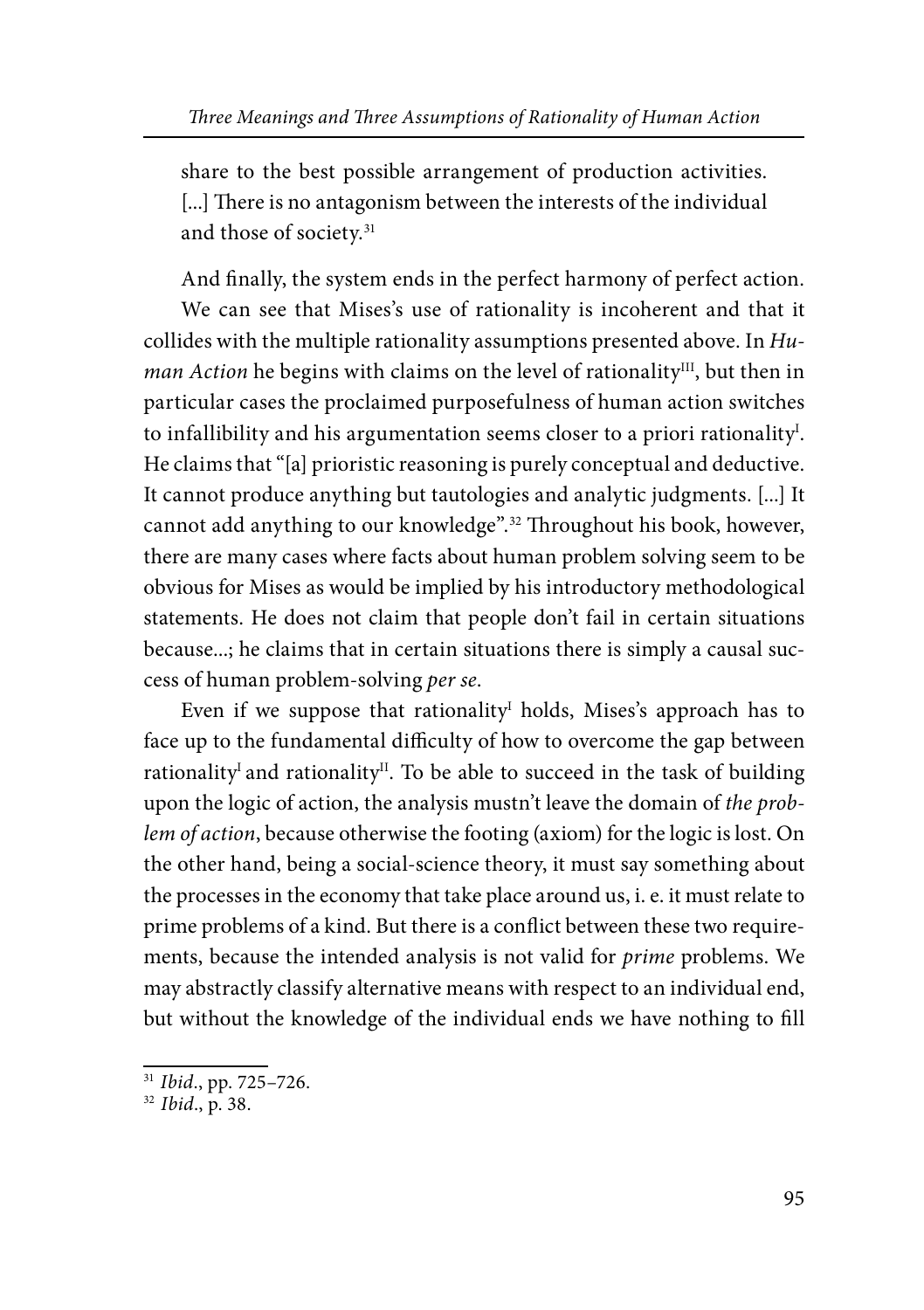in the scheme. The application of empirical or intuitive data, the only data we have, lowers us from rigorous logic to vague opinions. The world of the problem of action and the everyday intersubjective world just do not have any channels for transferring one to another.

To show how easy it is to leave the declared subjective domain of the problem of action, let's focus on statement A. This statement can be read in two ways. We can keep the subjectivity, but then "what consumers want" remains unspecified to us and we can't generalize it (transpose it to the inter subjective world) on a particular generally accessible good. Since we suppose rationality<sup>1</sup>, the problem is solved, but there is nothing we can infer from this. We cannot say, for example: corn, the good on the market, is always bought at the cheapest price.

The alternative understanding would allow the previous sentence, it would transpose the meaning onto concrete generally known goods, but then the domain of subjectivity (the problem of action) would be left. Such an understanding would set a rationality<sup>II</sup> assumption, but it would not be connected to the logic of the individual action.

The difference between these two understandings is essential for the social theory that may build on the logic of individual action. The first understanding of statement A is true assuming rationality!, but it is useless for any theory about the world around us. The only implication of this statement, considering we keep the domain of subjectivity, is a defense of the status quo. No matter what we see, any acting individual is doing his best and nobody can improve his/her decisions<sup>33</sup>.

 $33$  It may seem that rationality<sup>1</sup> could be sufficient at least to argue for releasing the action from the coercive power of the state, which is the most expressive claim coming from Austrian economics, but that just could not be concluded from the logic of action. "The state" takes place in the intersubjective world, not in the world of action. We don't know what state is to the subjective perception of an individual and we don't know the relation of the state to him. If, for instance, an individual chooses to be coerced by the state, there would be no way to distinguish it from enforced coercion. The abolition of the state could possibly be coercion in the same way as it could be liberation.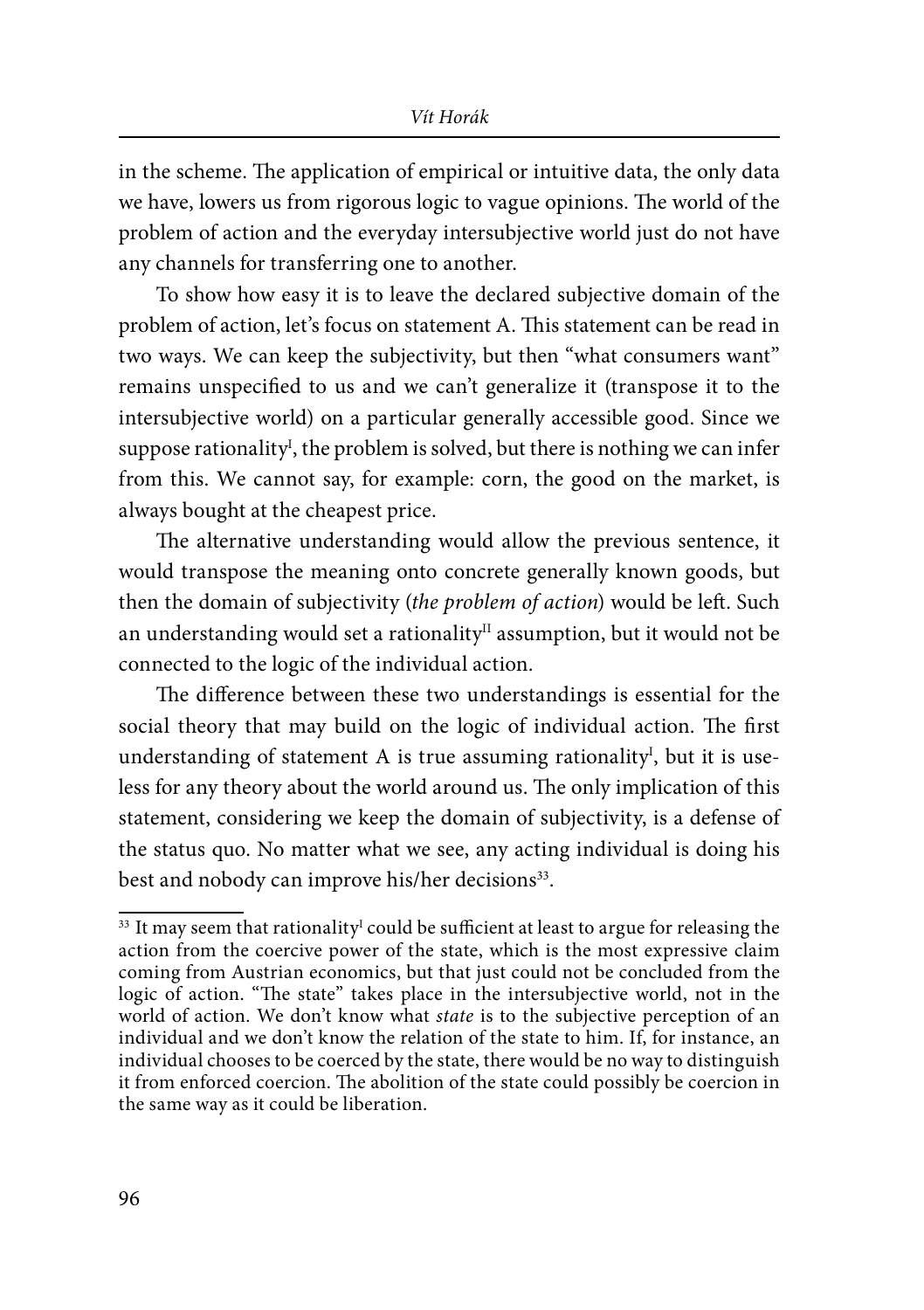The second understanding can very well be the starting point of a theory leading to a description of the social order around us as we may imagine it with "no antagonism between the interests of the individual and those of society", but it is not within the domain of subjectivity and the logic of action.

In summary, Mises's approach is weak on two levels. First, regardless of its own methodological assertions, it relies heavily on rationality<sup>1</sup>, and second, even this understanding of rationality is arbitrarily transposed towards specific rationality<sup>II</sup>. The statements describing the functioning of the economic system are implied neither by the introductive axiom of human action nor by rationality<sup>I</sup>.

Simon's criticism of economics' understanding of human rationality was believed not to harm Austrian economics, because while Simon talks about human performance in prime problems, Austrian economics is mainly concerned with the logic of action. However, as we can see, it is impossible to build an economic theory purely on the logic of action. In fact, Austrian economics, regardless of its tenets, did the very same thing as neoclassical economics – it supposed that people solve certain problems around us without any difficulty. Its rationality<sup>II</sup> assumptions are concentrated around the functioning of the free market which is in the Austrian view the preserve of effectiveness. Regardless of the plausibility of these assumptions, they just do not follow from rationality $^{\mathrm{I}}$ .

Even though it does not have a justification, the close connection between rationality $^{\text{I}}$  and rationality $^{\text{II}}$  is omnipresent in economics' assumptions of rationality. It is so because these assumptions take power from each other. Without the idea of a priori rationality of human action, it would be hard to escape the case by case basis of rationality<sup>II</sup> definition<sup>34</sup> and insist on rationality<sup>II</sup> as something a priori present on the market. And without

<sup>&</sup>lt;sup>34</sup> Which, for example, is the approach of experimental psychology.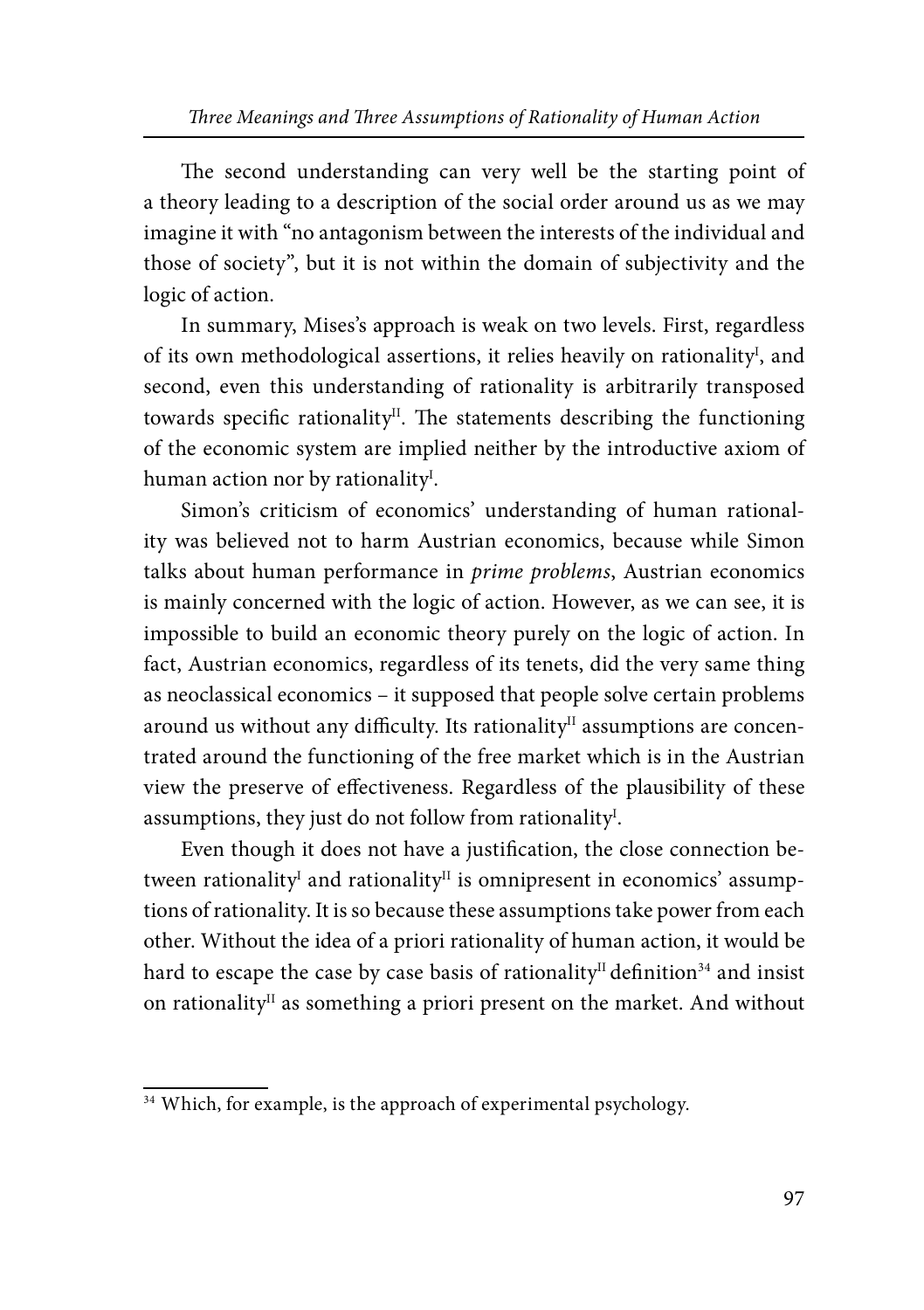assumptions of rationality<sup>II</sup> in the concrete prime problems of the market, there could be no neoclassical/Austrian economic theory.

## **7. Conclusion**

Lionel Robbins's famous definition of economics says that: "Economics is the science which studies human behavior as a relationship between ends and scarce means which have alternative uses."35 Stemming from this definition, the importance of the notion of the rationality of human action follows directly. We have to work with some conception of effectiveness that would assess how the chosen means work to fulfill the ends. Such a quality is usually referred to as rationality. However, before discussing the human ability to fulfill the ends, we must have a conception of the relation between what we consider ends and the actor himself. To claim the right to represent genuine human ends, wants, or purposes is suspicious; often it only masks the problems that would arise upon closer inspection.

In this paper I presented the fundamental contexts in which we usually consider rationality (and therefore the ends and the means). Each has certain limits that set the character and strength of the rationality assumption defined within its framework. Since economics demands a strong assumption of rationality (effectiveness), and since the meaning of rationality is equivocal, there is an apparent propensity to overstep the limits of rationality assumptions with the help of certain rhetorical tactics.

To improve the orientation in this issue, I distinguished between three common meanings of rationality and three rationality assumptions, where the former are based on the general meanings of the term and the latter are based on different concepts of effectiveness. I also tried to identify certain points where the strong assumptions about effectiveness take advantage of the intuitive connection to the everyday meanings of rationality.

<sup>&</sup>lt;sup>35</sup> Lionel ROBBINS, An Essay on the Nature and Significance of Economic Science. 2nd edition. London: Macmillan and Co. 1945, p. 16.